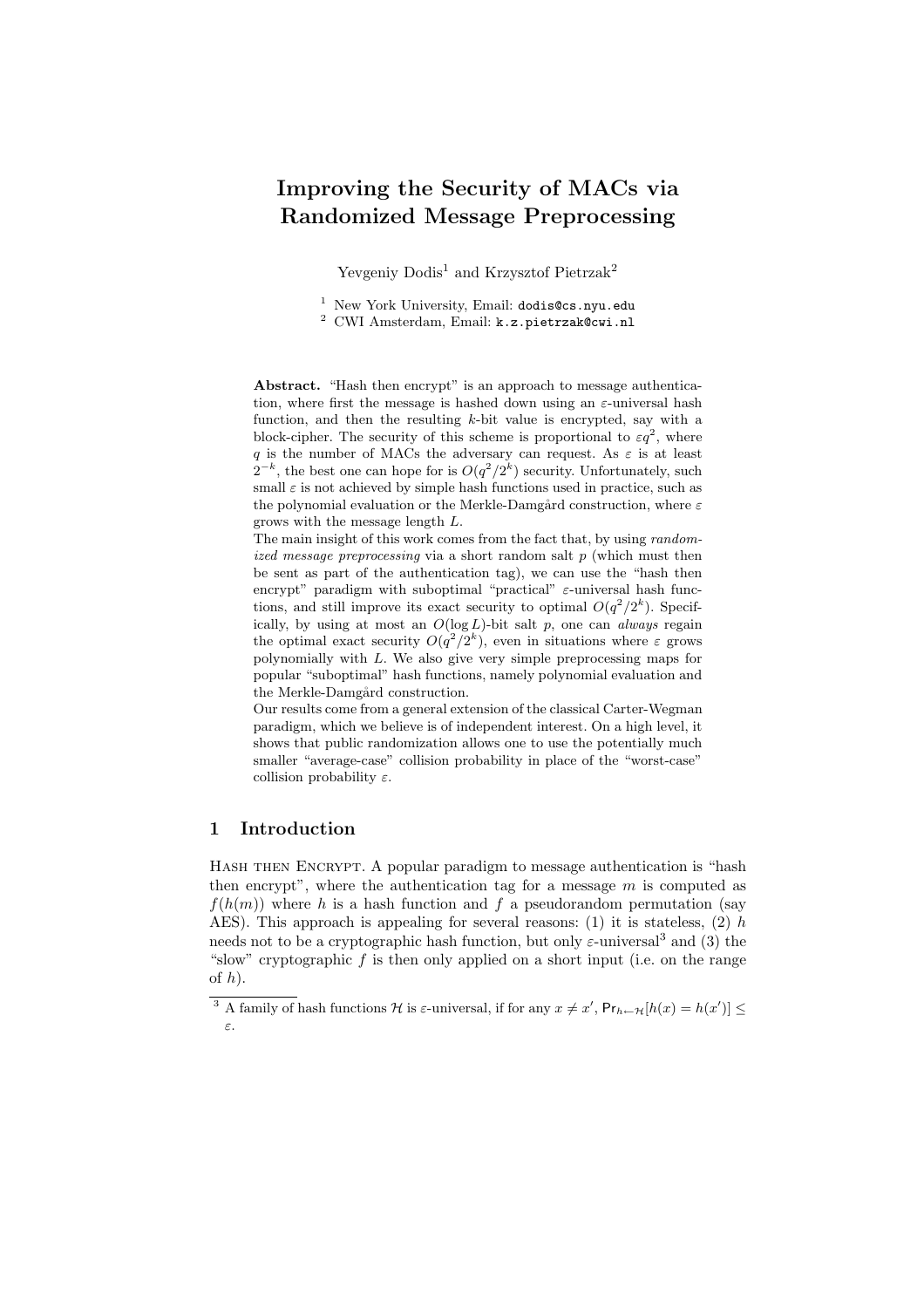As  $f$  is indistinguishable from a uniformly random permutation, everything an attacker learns about  $h(m_1), h(m_2), \ldots$  from the authentication tags  $f(h(m_1)),$  $f(h(m_2)), \ldots$  is whether there is a collision (as  $f(h(m_i)) = f(h(m_i))$  iff  $h(m_i) =$  $h(m_i)$ ). Since h is not cryptographic, finding such a collision is usually enough for an adversary to come up with a forgery for a new message. If f is over  $\{0,1\}^k$ (say, f is AES-128 where  $k = 128$ ) then by the birthday bound the best security we can hope for is something in the order of  $q^2/2^k$  where  $q = q_{mac} + q_{forge}$  is the number of MAC queries and forgery attempts the adversary is allowed to make. More precisely, assuming that  $f$  is ideal (i.e. a uniform random permutation), the probability of a successful forgery can be upper bounded by  $4$ 

$$
\varepsilon \cdot q_{mac}^2 + \varepsilon \cdot q_{forge}
$$

As  $\varepsilon \geq 1/2^k$  the best one can hope for by the "hash then encrypt" approach is  $O(q^2/2^k)$  security. In the sequel, we will call this *optimal* security.

Using Suboptimal Hash Functions. Unfortunately, hash functions used in practice, such as polynomial evaluation and the cascade (aka Merkle-Damgård) construction<sup>5</sup>, do not yield optimal security, since the value  $\varepsilon$  they achieve grows linearly with the length of the message. There are several ways to improve the exact security with such hash functions. Most obviously, one can increase the security parameter  $k$ . However, this does not regain the optimal security relative to this *larger*  $k$  (although the absolute exact security is improved). More critically, increasing  $k$  is typically not an option in practice, since  $k$  is tied to the block length of the block cipher which is usually fixed (say, to 128 bits for AES) and pretty inflexible to any changes.<sup>6</sup> Another option is to design a different  $\varepsilon$ universal hash function achieving optimal  $\varepsilon = O(1/2^k)$ . For one thing, replacing existing and popular implementations is not so easy in practice, so this option is usually ruled out anyway. More importantly, and this is part of the reason practical hash functions are not "optimally universal",  $O(1/2<sup>k</sup>)$ -universal hash functions tend to be much less efficient or convenient than their slightly suboptimal counter-parts. For example, achieving perfect  $\varepsilon = 1/2^k$  requires a key of size  $L$  [23], where  $L$  is the length of the message, which is very impractical. In theory, one can achieve  $\varepsilon = 2/2^k$  by composing a "practical" δ-universal hash function from L to  $k + \ell$  bits, where  $\ell$  is chosen large enough to bring  $\delta$  below  $1/2^k$  (typically  $\delta = O(L)/2^{k+\ell}$  which gives  $\ell = \log(L) + O(1)$ ), with the perfectly universal hash function from  $k + \ell$  to k bits, whose key is then only  $k + \ell$ 

 $4$  If f is not ideal but a pseudorandom permutation, then there should also be a term counting the insecurity of f. However, since this term is always the same and is independent of the hash component, we will omit it from all our bounds.

<sup>5</sup> This construction uses a fixed input length shrinking function iteratively in order to get a function for arbitrary long inputs. In this paper we always assume that the iterated function is ideal, i.e. a uniformly random function.

 $6$  Though, if one is willing to make two invocations to the block-cipher, one can use it in CBC-mode in order to get a  $\{0,1\}^{2k} \to \{0,1\}^k$  PRF, which can then be used instead of the block-cipher. This mode of operation should not be called "hash then encrypt", as the application of the (shrinking) PRF is not invertible, i.e. not an encryption scheme.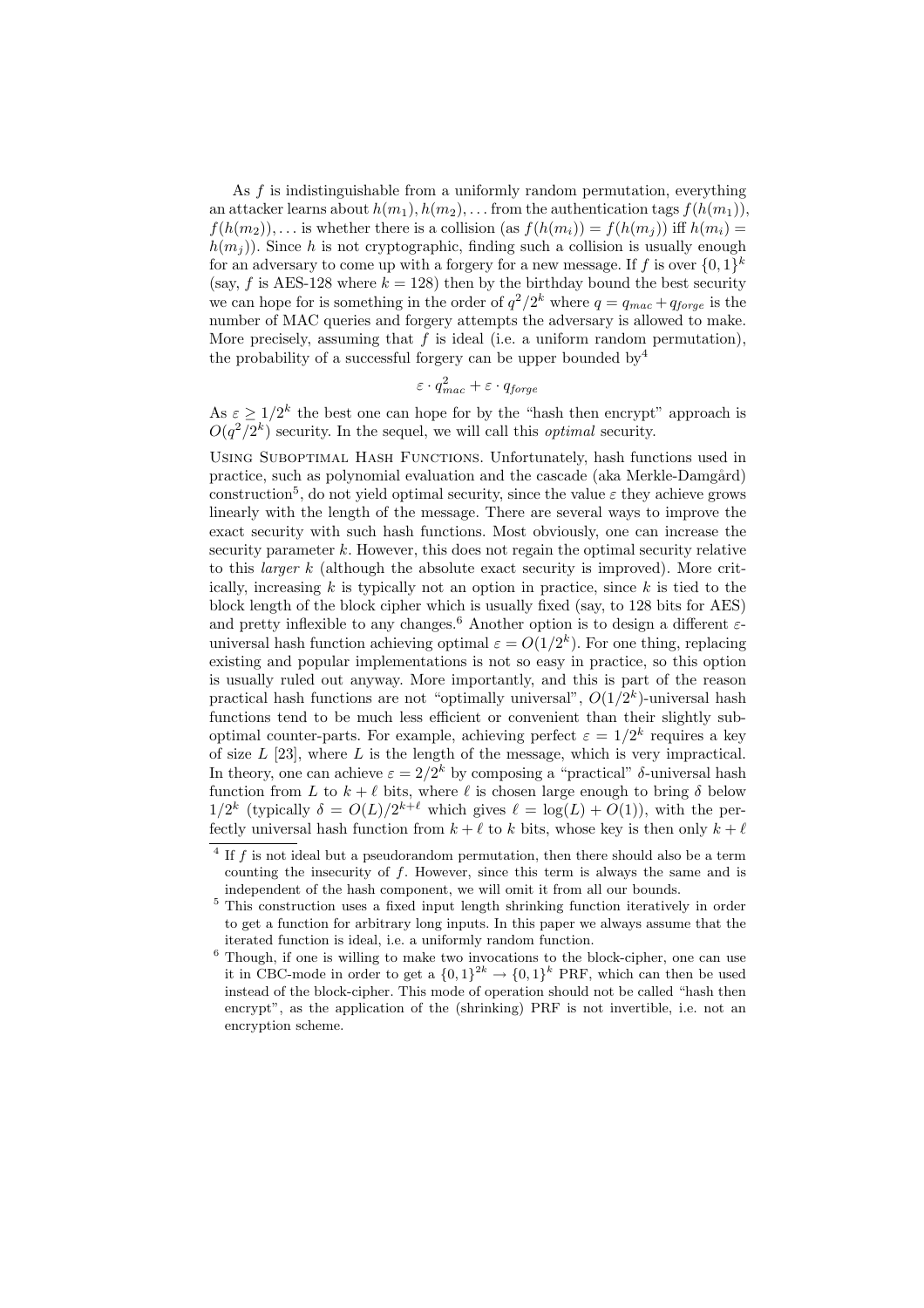bits long. In practice, however, this composition is quite inconvenient to implement. Aside from the obvious inefficiency that the key size is at least doubled compared to using practical hash functions, the latter are usually optimized to operate on a specific value of k, and do not extend easily to larger outputs  $k + \ell$ , even if  $\ell$  is very small. For example, the polynomial evaluation function with  $k = 128$  corresponds to performing fast field operations over  $GF(2^{128})$ , which could be implemented in hardware. In contrast, evaluating field operations over  $GF(2^{128+\ell})$  would be much slower even for  $\ell = 1$ , since a 129-bit element would not fit into a register. Similarly, the cascade construction typically uses a very specific compression function with fixed  $k$ , which is usually undefined for larger  $k$ .

To summarize, in practice the "hash then encrypt" paradigm does not achieve optimal exact security  $O(q^2/2^k)$ .

The question addressed in this paper is whether one can reclaim  $-$  with little extra cost — the optimal exact security of the "hash then encrypt" MAC when using such popular but sub-optimal  $\varepsilon$ -universal hash functions. Moreover, we would like a solution which does not change the value of  $k$  and does not modify the internals of the underlying hash function, so that our solution can be easily applied to existing implementations. Finally, the solution should remain stateless. Quite surprisingly, we answer this question in the affirmative for the popular polynomial evaluation and the cascade constructions, by using randomized message preprocessing before applying the actual MAC. We motivate our approach below.

USING RANDOMIZATION. Recall, a hash function is  $\varepsilon$ -universal if the collision probability of two messages is at most  $\varepsilon$  for all possible message pairs. But the actual collision probability could be much smaller for most pairs. To illustrate this on an example, let us consider the polynomial-based  $\varepsilon$ -universal hash function: here the message  $m \in \{0,1\}^{Lk}$  is viewed as a degree  $(L-1)$  polynomial  $f_m$  over  $GF(2^k)$ , the secret key s is an element of  $GF(2^k)$ , and  $h_s(m)$  is the value of the polynomial  $f_m$  at s. Given two distinct messages  $m_1$  and  $m_2$ , their probability of collision is  $r/2^k$ , where r is the number of roots of the non-zero polynomial  $g = f_{m_1} - f_{m_2}$ . Although g can have up to  $(L-1)$  roots for some pairs  $(m_1, m_2)$ , Hartman and Raz [11] showed that the fraction of polynomials (of any degree) with t roots decays proportional to  $1/t!$ , which means that a vast majority of polynomials have at most a constant number of roots. Thus, a vast majority of pairs  $(m_1, m_2)$  have collision probability  $O(1/2^k)$  rather than the worst-case bound  $(L-1)/2^k$ .

This brings up the following idea to improve the security of a MAC based on the "hash then encrypt" paradigm: apply some randomized preprocessing function  $m' = Pre(m, p)$  to the message m (where p is a fresh random salt), and return  $(p, f(h_s(m')))$  as the randomized MAC of m. The hope is that preprocessing should thwart the attempts of the adversary to choose messages which have a large collision probability and thus increase the security of the MAC. To put it differently, by designing a clever randomized message preprocessing, we will try to ensure that two *processed* messages cannot collide with probability more than  $O(1/2^k)$ , even if the worst-case  $\varepsilon$  is much larger. Another advantage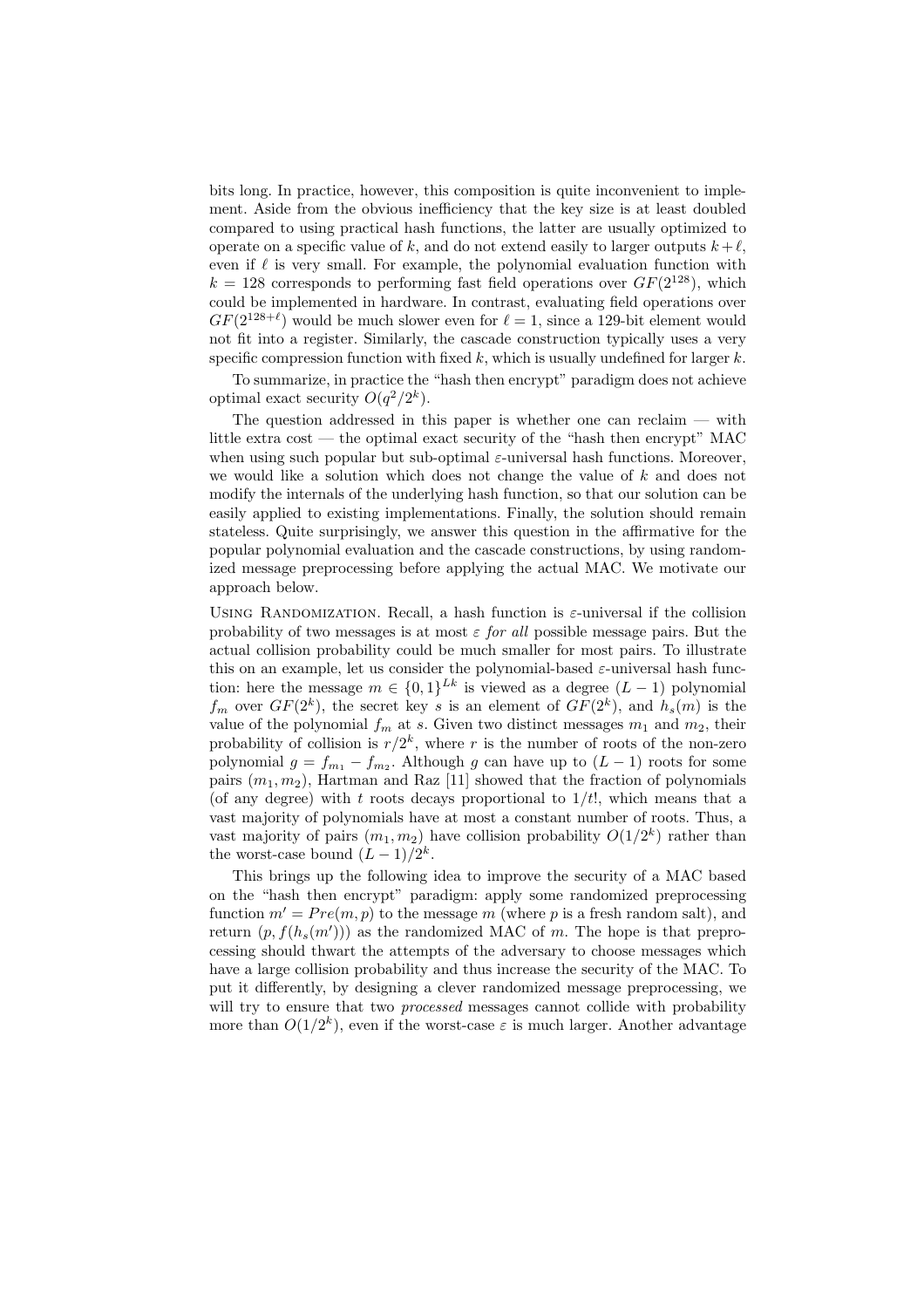of preprocessing comes from the fact that the original "suboptimal" MAC is used in a "black-box" manner, while suddenly becoming more secure!

Of course, there is a price we need to pay for regaining optimal exact security: we need to tell the receiving party how we randomized the message. Thus, aside from showing that randomized message preprocessing can always yield optimal exact security, — which is a non-obvious statement we will prove later, — the secondary objective is to minimize the number of random bits needed to avoid "bad" message pairs in a given  $\varepsilon$ -universal family.

THE SALTED HASH FUNCTION PARADIGM. To capture the intuition just described, we introduce the concept of salted ( $\varepsilon_{force}, \varepsilon_{mac}$ )-universal hash functions. As the name suggests, the key of such a function has two parts, a "secret" part and a "public" salt. If the salt is empty, then  $\varepsilon_{forge} = \varepsilon_{mac}$  and we have a usual  $\varepsilon$ -universal hash function with  $\varepsilon = \varepsilon_{forge}$ . Here  $\varepsilon_{forge}$  is an upper bound on the probability (over a choice of the secret key) that the hash values of two messages collide when the adversary can choose the messages and the public salt for both hashes, and  $\varepsilon_{mac}$  is the same probability but where at least one of the two public salts is chosen at random (clearly we always have  $\varepsilon_{\text{force}} \geq \varepsilon_{\text{mac}}$ ).

From such a salted hash function we can construct a MAC-scheme like from the usual  $\varepsilon$ -universal hash function (i.e. "hash then encrypt"), but where for every message to be authenticated the public salt is chosen at random and must be sent as a part of the authentication tag. As our first result, we generalize the standard "one-key" hash then encrypt MAC and show that the generalized MAC has security 2

$$
\varepsilon_{mac}\cdot q_{mac}^2 + \varepsilon_{forge}\cdot q_{forge}
$$

In particular, to get optimal  $O(q^2/2^k)$  security here it is sufficient to have  $\varepsilon_{mac}$ in the order of  $1/2^k$ , while  $\varepsilon_{forge}$  can be considerably larger.

We also remark that the above salted hash paradigm is strictly more general than the "randomized preprocessing paradigm" advertised earlier. In particular, the latter corresponds to the salted hash functions of the form  $h_s(Pre(m, p)).$ where  $Pre(m, p)$  is the preprocessing map. However, we find it more intuitive to state some of results for the general salted hash paradigm (which also makes them more general).

Salted Hash Functions with Short Salt. In this paper we propose randomized preprocessing mechanisms for several  $\varepsilon$ -universal hash functions and show that this turns them into  $(\varepsilon_{forge}, \varepsilon_{mac})$ -universal ones with  $\varepsilon_{forge} \approx \varepsilon$  and  $\varepsilon_{mac} = O(1/2^k)$ . Moreover, in each case we use a very short public salt p.

Our first result is very general. In §4 we show (non-constructively) that for every balanced  $\varepsilon$ -universal hash function (where  $\varepsilon = \varepsilon(L)$  can grow polynomially in the length of the messages L; i.e.,  $\varepsilon(L) = L^c/2^k$  for some constant c) there is a randomized preprocessing using only  $O(\log L)$  random bits which gives an  $(\varepsilon_{\text{forget}}, \varepsilon_{\text{mac}})$ -universal hash function with  $\varepsilon_{\text{forget}} \approx \varepsilon$  and  $\varepsilon_{\text{mac}} = O(1/2^k)$ . Although this result is non-constructive (i.e., the preprocessing map is inefficient and is only shown to exist), we believe the result is interesting given its generality.

Our next results involve simple and efficient implementations of the above generic result for popular  $\varepsilon$ -universal hash functions, such as the polynomial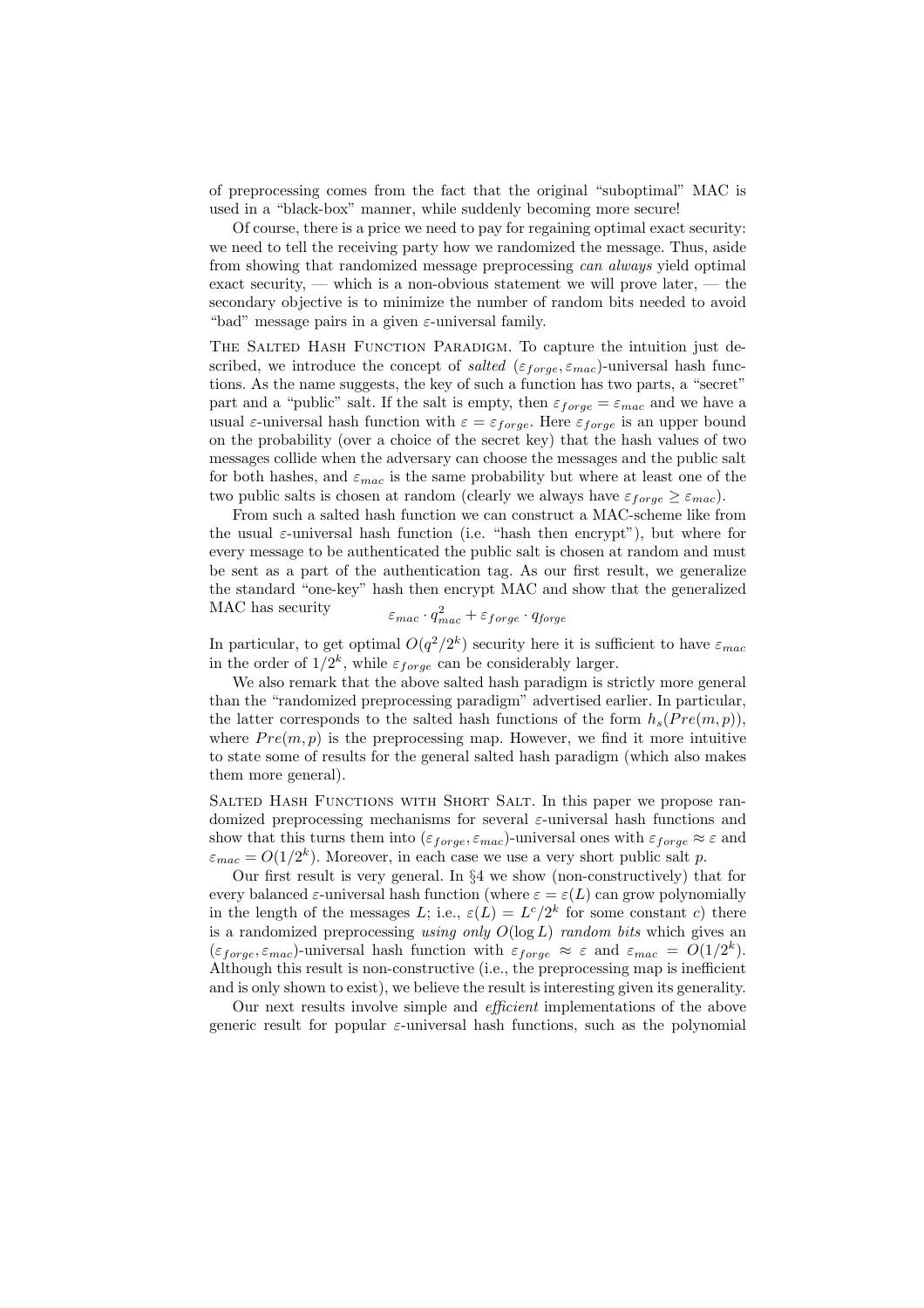evaluation (denoted poly in the sequel) and the cascade (aka. Merkle-Damgård) construction. We describe these results in more details in  $\S 5$  and  $\S 6$ , but mention that in each case we manage to design extremely simple preprocessing maps using an  $O(\log L)$ -bit public salt promised by the generic existence result: roughly, in the cascade construction we simply append a random string, and for poly the map consists of prepending a string chosen from a small set. Unfortunately the construction for poly is only non-uniform, i.e. we prove that maps with a succinct description (of length  $O(L^3)$ ) exist, but do not give a specific map that works. Fortunately, we can show that almost all such succinct descriptions yield a good map, so one can just sample and "hardwire" a random string which will then define a good map almost certainly.

As our final result in §7, for hash functions which satisfy the slightly stronger property of being  $\varepsilon-\Delta$  universal [16], we also show a *constructive* general result stating that we can always regain the optimal security by doing  $O(\log L)$ -bit postprocessing instead of preprocessing. By this we mean randomizing the hash value  $h_s(m)$ , rather than the message m, with an  $O(\log L)$ -bit public salt p. Moreover, we do not need the hash function to be balanced (which is necessary for the general result with preprocessing).

Figure 1 summarizes our results (see future sections for some of the notation). In Section §8 we give a numerical example to illustrate what security can be gained by using "salted" hash then encrypt. In Section §9 we review some related work and give some open problems.

#### 2 Notation and Basic Definitions

For any integer  $x \geq 0$  we denote by  $\langle x \rangle_k$  its binary representation padded with leading 0's to length k, e.g.  $\langle 7 \rangle_5 = 00111$ . For two strings A, B we denote with  $A||B$  their concatenation. For  $k \in \mathbb{N}$  we define  $B_k \stackrel{\text{def}}{=} \{0,1\}^k$  and  $B_k^{\leq i} \stackrel{\text{def}}{=} \bigcup_{j=1...i} B_k^j$  to be the set of all strings of length at most *i* k-bit blocks. For a set X we denote with  $x \leftarrow \mathcal{X}$  that x is sampled uniformly at random from X.

Definition 1 ( $\varepsilon$ -almost 2-universal hash function) A hash function H :  $S \times \mathcal{X} \to \mathcal{Y}$  is  $\varepsilon$ -almost 2-universal if for all  $x, y \in \mathcal{X}, x \neq y$  and  $h_s(.) \stackrel{\text{\tiny def}}{=} H(s,.)$ 

$$
\Pr[s \leftarrow \mathcal{S}; h_s(x) = h_s(y)] \le \varepsilon
$$

To save on notation we only write "ε-universal" for "ε-almost 2-universal". We also often consider the case where  $\varepsilon = \varepsilon(\mathcal{X})$  can be a function of the message space  $\mathcal{X}$ .

#### 3 Salted Hashing and MACs

In this section we first review the "hash then encrypt" approach for message authentication. We then define salted universal hash functions, which are a randomized version of normal  $\varepsilon$ -universal hash functions. Based on such hash functions, we propose a randomized version of "hash then encrypt" and show that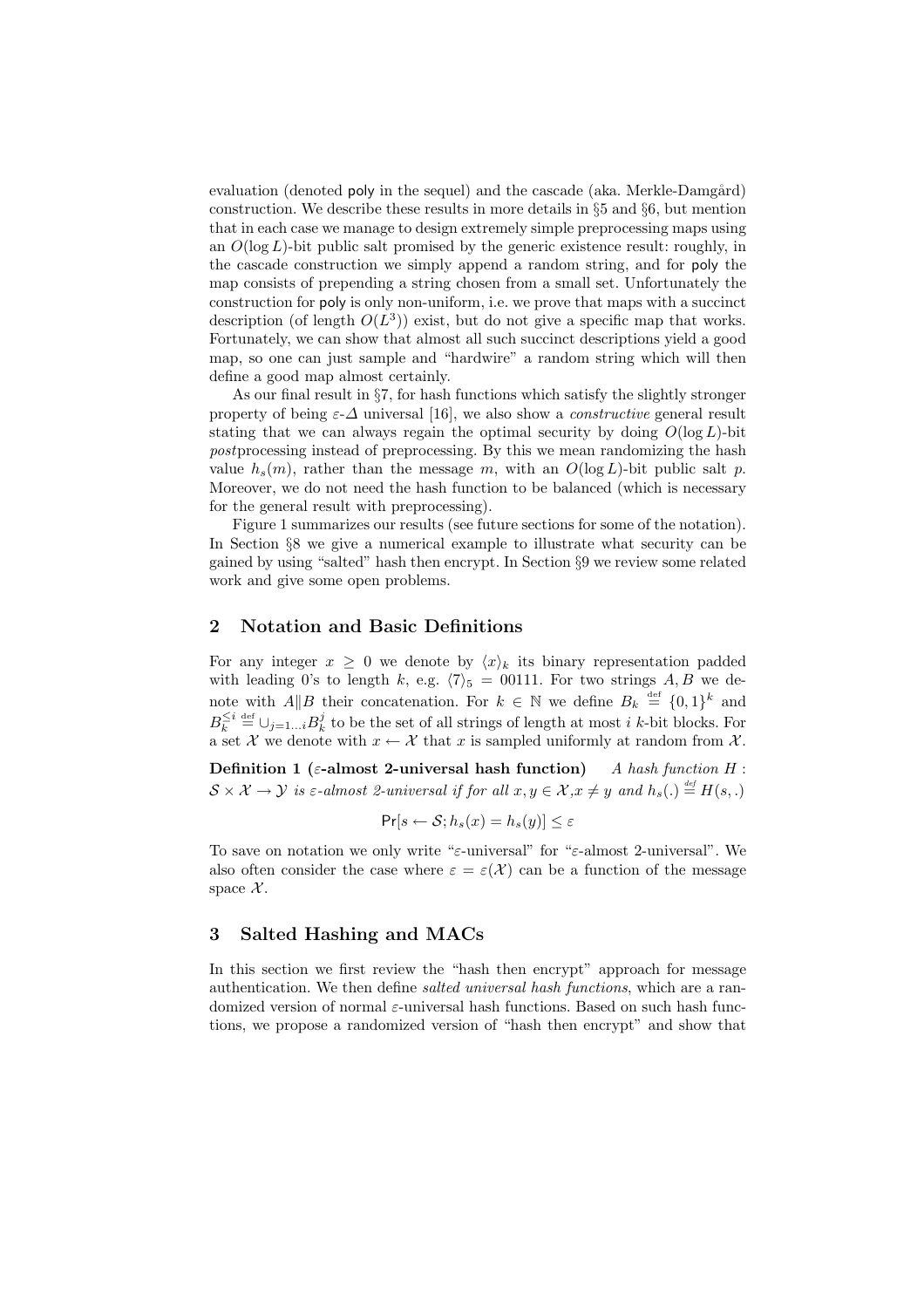| Construction |                       |                       | length   | length of   | domain |
|--------------|-----------------------|-----------------------|----------|-------------|--------|
|              | $\varepsilon_{forge}$ | $ \varepsilon_{mac} $ | hash key | public salt |        |

 $(\varepsilon_{force}, \varepsilon_{mac})$ -universal hash functions from  $\varepsilon$ -universal ones

|                                                                                                           | Generic: for each balanced $H(.)$ as below there is a permutation $g(.)$ such that |                                                                                           |
|-----------------------------------------------------------------------------------------------------------|------------------------------------------------------------------------------------|-------------------------------------------------------------------------------------------|
| $H(\lambda)$ $I^c/\Omega^k$ $\left  \begin{array}{cc} 1_{\text{row}} & \text{for } H \end{array} \right $ |                                                                                    | $\bigcap_{\alpha=1}^{\infty}$ $\bigcap_{\alpha=1}^{\infty}$ $\bigcap_{\alpha=1}^{\infty}$ |

| H(.)                                                                                   | $L^c/2^k$                       |           | key for $H$                                       |                                                | $\{0,1\}^{L}$          |
|----------------------------------------------------------------------------------------|---------------------------------|-----------|---------------------------------------------------|------------------------------------------------|------------------------|
| ★                                                                                      | $H(g(.)) (L+\ell)^c/2^k 2/2^k $ |           | key for $H$                                       | $ \ell \approx (2c+1) \log(L) $                | $\{0,1\}^{L}$          |
| Construction based on polynomial evaluation over $GF(2^k)$                             |                                 |           |                                                   |                                                |                        |
| poly                                                                                   | $(L-1)/2^k$                     |           | $\kappa$                                          |                                                | $({0,1}^k)^{\leq L}$   |
| poly $^{GF(2^k)}$                                                                      | $L/2^k$                         | $ 1/2^k $ | k.                                                | k <sub>i</sub>                                 | $(\{0,1\}^k)^{\leq L}$ |
| poly <sup>p</sup><br>$\Diamond$                                                        | $L/2^k$                         | $ 2/2^k $ | k                                                 | $3\log(L) + \log(k) \mid (\{0,1\}^k)^{\leq L}$ |                        |
| Cascade (Merkle-Damgård) based on function $func: \{0,1\}^{k+b} \rightarrow \{0,1\}^k$ |                                 |           |                                                   |                                                |                        |
| MDI                                                                                    | $L/2^k$                         |           | $\lvert \text{key} \rvert$ for $func \rvert$      |                                                | $\{0,1\}^{bL}$         |
|                                                                                        |                                 |           | MDR $\left  (L+1)/2^k \right  2/2^k$ key for func | log(L)                                         | $\{0,1\}^{bL}$         |

 $(\varepsilon_{\text{force}}, \varepsilon_{\text{mac}})$ - $\Delta$  universal hash functions from  $\varepsilon$ - $\Delta$  universal ones

Generic: for each  $H(.)$  as below there is a "small" set  $P$  such that

| $L^c/2^k$ | key for $H$ |                                                                                                                                       | $\{0,1\}^L$ |
|-----------|-------------|---------------------------------------------------------------------------------------------------------------------------------------|-------------|
|           |             | $\Diamond$ generic $H^{\mathcal{P}}(.) (L+\ell)^{c}/2^{k} 2/2^{k} $ key for $H   \ell \approx (2c+1)\log(L)   {\mathcal{P}}(0,1)^{L}$ |             |

Fig. 1. Parameters for the hash functions considered in this paper. A leading  $\star$  denotes a non-constructive, and a leading  $\diamond$  a non-uniform result. The bounds for the cascade construction assume that func is a uniform random function, also the higher order terms that appear in the bounds for this construction are omitted in this table.

its security is mainly bounded by the "average-case" collision probability of the salted hash function, which can be much smaller than the "worst-case" probability which appears in the bound of the standard hash then encrypt approach. We now define what we mean by (the security of) a randomized MAC. Let us note that the definition given below becomes the standard definition for (deterministic) MACs when  $\mathcal R$  is a singleton set.

Definition 2 (Randomized MAC) A randomized message authentication scheme MAC is a function  $S \times \mathcal{X} \times \mathcal{P} \rightarrow \mathcal{Y}$ . P is the randomness-space, S is the (secret) key-space,  $X$  the message domain and  $Y$  the tag-space.

We denote with  $FRG_{MAC}(q_{mac}, q_{forge})$  the advantage of any adversary A in finding an existential forgery for MAC where A is allowed to ask for at most  $q_{mac}$  MACs and make  $q_{forge}$  forgery attempts. More formally we consider the following experiment: first  $s \leftarrow S$  is sampled, then A may query the MACing oracle, which

on input m outputs  $(MAC(s, m, p), p)$  where  $p \leftarrow \mathcal{P}$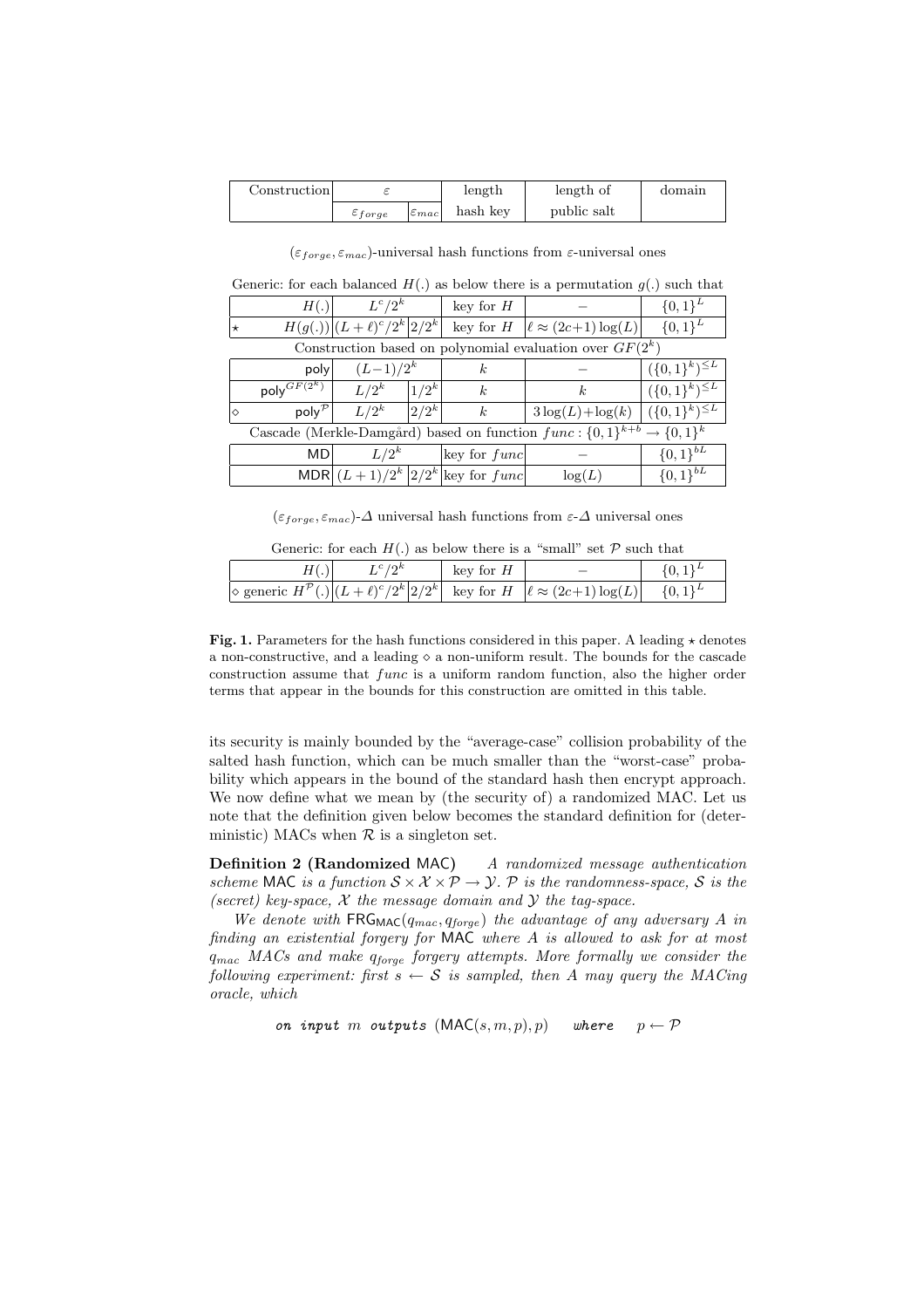at most  $q_{mac}$  times and a verification oracle which

on input  $(m, a, p)$  outputs 1 if  $MAC(s, m, p) = a$  and 0 otherwise.

at most  $q_{force}$  times. Now FRG<sub>MAC</sub>( $q_{mac}, q_{force}$ ) is an upper bound on the probability that any A succeeds in receiving 1 from the verification oracle on an input  $(m, a, p)$  where he did not already receive the output  $(a, p)$  on input m from the MACing oracle. Note that the adversary may choose the salt p when querying the verification oracle, but the MACing oracle chooses the p at random.

This definition is an information theoretic one as we did only bound the number of queries A is allowed to make but we make no other computational assumption. We can do this as we will consider only MACs which as a final step involve an application of a uniform random permutation. In reality one would have to replace this uniform random permutation (URP) with a pseudorandom permutation (PRP), as otherwise the construction is not practical, and to restrict the above definition to computationally bounded adversaries (as unbounded adversaries can distinguish a PRP from a URP). The security of such a computational MAC then can be upper bounded by  $FRG_{MAC}(q_{mac}, q_{forge}) + Adv_{PRP}$  where  $Adv_{PRP}$  is the distinguishing advantage for the pseudorandom permutation of the adversary considered. From now on, we will no longer mention this simple fact. The following proposition is well known.

Proposition 1 (Security of hash then encrypt) Let  $H : \mathcal{S} \times \mathcal{X} \rightarrow \mathcal{Y}$  be  $\varepsilon$ -universal and  $f(.)$  a uniform random permutation over  $\mathcal{Y}.$ 

If  $1/(|\mathcal{Y}| - q_{mac}) \leq \varepsilon$ , then the MAC scheme with secret key  $s \leftarrow S$  where the authentication tag for a message  $m \in \mathcal{X}$  is computed as

$$
\mathsf{MAC}(s, m) = f(h_s(m))
$$

has security

$$
\mathsf{FRG}_{\mathsf{MAC}}(q_{mac}, q_{forge}) \leq \varepsilon \cdot q_{mac}^2 + \varepsilon \cdot q_{forge}
$$

We do not prove this proposition, as it is just a special case of Theorem 1 below. We now define the concept of salted hash functions described in the introduction.

Definition 3 ( $(\varepsilon_{\mathit{forget}}, \varepsilon_{\mathit{mac}})$ -almost 2-universal salted hash function) A hash function  $H : \mathcal{S} \times \mathcal{X} \times \mathcal{P} \to \mathcal{Y}$  is  $(\varepsilon_{forge}, \varepsilon_{mac})$ -universal if (below  $x_1, x_2 \in$  $\mathcal{X}, p_1, p_2 \in \mathcal{P}$  and  $h_s(.,.) \stackrel{\text{\tiny def}}{=} H(s,.,.)$ 

$$
\varepsilon_{forge} \ge \max_{(x_1, p_1) \neq (x_2, p_2)} \Pr[s \leftarrow S; h_s(x_1, p_1) = h_s(x_2, p_2)]
$$
  

$$
\varepsilon_{mac} \ge \max_{x_1, x_2, p_1} \Pr[s \leftarrow S; p_2 \leftarrow P; h_s(x_1, p_1) = h_s(x_2, p_2) \land (x_1, p_1) \neq (x_2, p_2)]
$$

Every  $\varepsilon$ -universal hash function is an  $(\varepsilon, \varepsilon)$ -universal salted hash function with  $\mathcal{P} = \emptyset$ . We can now generalize the hash then encrypt paradigm to salted hash functions.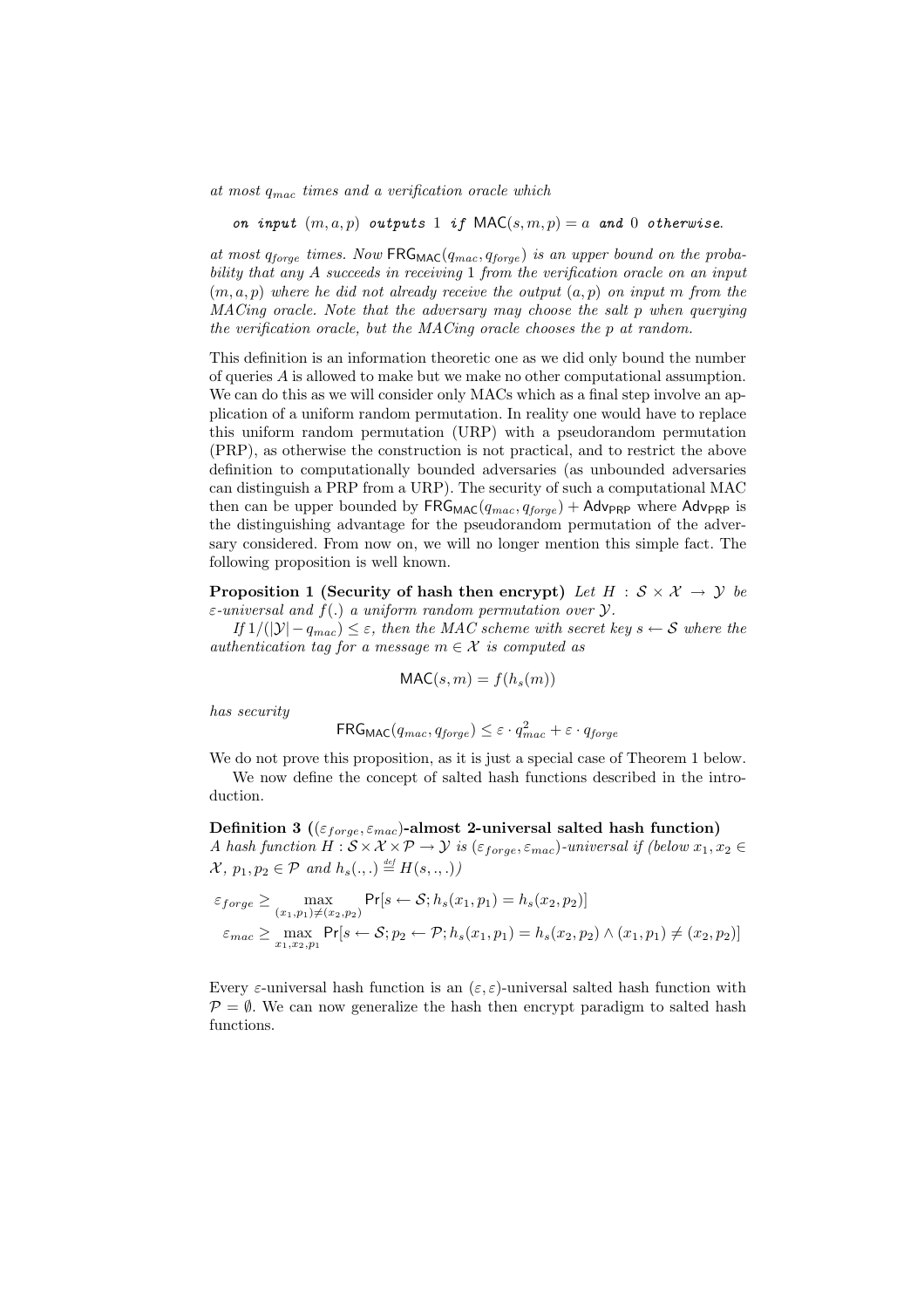Theorem 1 (Security of salted hash then encrypt) Let  $H : \mathcal{S} \times \mathcal{X} \times \mathcal{P} \rightarrow$  $\mathcal Y$  be ( $\varepsilon_{forge}, \varepsilon_{mac}$ )-universal and  $f(.)$  a uniform random permutation over  $\mathcal Y$ .

If  $1/(|\mathcal{Y}| - q_{mac}) \leq \varepsilon_{forge}$ ,<sup>7</sup> then the MAC scheme with secret key  $s \leftarrow S$ where the authentication tag for a message  $m \in \mathcal{X}$  is computed by first sampling  $p \leftarrow \mathcal{P}$  and then setting

$$
\mathsf{MAC}(s, m, p) = (f(h_s(m, p)), p)
$$

has security

$$
\mathsf{FRG}_{\mathsf{MAC}}(q_{mac},q_{forge}) \leq \varepsilon_{mac} \cdot q_{mac}^2 + \varepsilon_{forge} \cdot q_{forge}
$$

*Proof.* Instead of bounding  $FRG_{MAC}(q_{mac}, q_{forge})$  we bound the (larger) probability P that any adversary A can forge a MAC or he finds a collision. By a collision we mean that two outputs  $(a_1, p_1), (a_2, p_2)$  from the MACing oracle on two (not necessarily distinct) queries  $m_1$  and  $m_2$ , satisfy  $a_1 = a_2$  and  $(m_1, p_1) \neq (m_2, p_2)$ .

Let  $P_{col}$  denote the probability that a collision occurs before A found a forgery, and  $P_{frg}$  be the probability that A found a forgery before any collision occurred, so  $P = P_{col} + P_{frg}$ . Below we bound  $P_{col} \leq \varepsilon_{mac} \cdot q_{mac}^2$  and  $P_{frg} \leq$  $\varepsilon_{forge} \cdot q_{forge}$  which then proves the theorem.

We can bound  $P_{col} \leq \varepsilon_{mac} \cdot q_{mac}^2$  as follows: first, we can assume that A makes no forgery attempts (as trying to forge can only lower the probability of finding a collision before there was a successful forgery). Now we will show that for any  $1 \leq i \leq j \leq q_{mac}$ , the probability that the *first* collision is amongst the i'th and j'th query is at most  $\varepsilon_{mac}$ : as we are interested in the first collision, we can assume that  $i = 1$  and  $j = 2$ , as making any intermediate queries can only lower the success probability (to see this, note that because of the application of the uniform random permutation, all the adversary learns about the outputs of the hash function is whether there were collisions or not). Next, for an adversary which makes only two queries,  $\varepsilon_{mac}$  is a trivial upper bound on the collision probability (even if we allow  $A$  to choose the salt for the first query). Applying the union bound we get that the probability that there are any  $i, j, 1 \leq i < j \leq q_{mac}$  such that the *i*'th and *j*'th output collide, is at most  $\varepsilon_{mac} \cdot q_{mac} \cdot (q_{mac} - 1)/2$ , which thus is an upper bound for  $P_{col}$ .

We will now prove the bound  $P_{frg} \leq \varepsilon_{forge} \cdot q_{forge}$ . For any  $j, 1 \leq j \leq q_{forge}$ , let  $P_i$  denote the probability that the j'th forgery query is the first successful forgery and there was no collision before this forgery attempt. We will show torgery and there was no contribution before this longery attempt. We will show<br>  $P_j \leq \varepsilon_{forge}$ , this proves  $P_{frg} \leq \varepsilon_{forge} \cdot q_{forge}$  as  $P_{frg} = \sum_{j=1}^{q_{f \text{neg}}} P_j$ . To upper bound  $P_j$  we can assume that A skips the  $j-1$  first forgery attempts (this can only increase the success probability of the considered forgery attempt to be the first successful forgery). Moreover we allow  $A$  to chose all the salts for his (up

<sup>&</sup>lt;sup>7</sup> This is satisfied if the hash function is input shrinking and  $\varepsilon_{forge}$  is at least slightly bigger than the optimal  $1/|\mathcal{Y}|$ , which is the setting that interests us. To see that the restriction is necessary, consider a hash function which is a permutation on  $X \times \mathcal{P} \equiv \mathcal{Y}$ , then  $\varepsilon_{forge} = \varepsilon_{mac} = 0$ , but the forgery probability is not 0 as a random guess will always be successful with prob.  $1/|\mathcal{Y}|$ .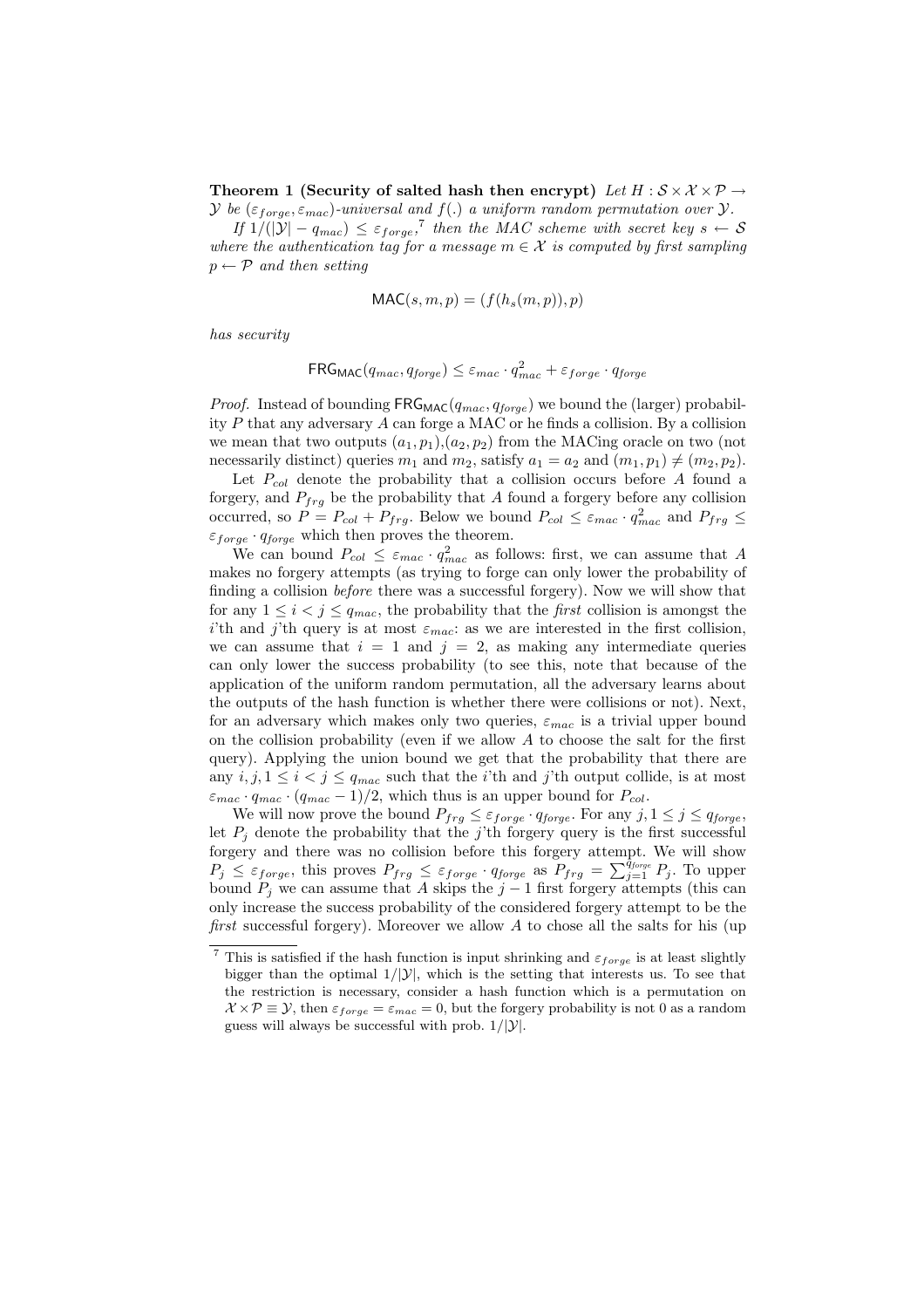to  $q_{mac}$ ) MACing queries he can ask before his forgery attempt. Again, this can only increase his success probability.

So we must upper bound (by  $\varepsilon_{forge}$ ) the probability of any A winning the following game: A gets  $\sigma_i = f(h_s(x_i))$  for  $i = 1, ..., k$  (with  $k \le q_{mac}$ ) and  $x_i$ 's of his choice. Then he must come up with a  $\sigma$ , x (where  $x \neq x_i$  for all  $1 \leq i \leq k$ ). He wins if  $f(h_s(x)) = \sigma$  and  $\sigma_i \neq \sigma_j$  for all  $1 \leq i < j \leq k$ .

If A chooses a  $\sigma$  where  $\sigma \neq \sigma_i$  for all  $i = 1, \ldots, k$ , then the success probability (even conditioned on all  $\sigma_i$  being distinct), is at most  $1/(|\mathcal{Y}| - k) \le$  $1/(|\mathcal{Y}| - q_{mac}) \leq \varepsilon_{forge}$  (the last step by assumption), as then  $Pr[f(h_s(x)) =$  $\sigma$   $\leq$  Pr[ $f(h_s(x)) = \sigma |\forall i, 1 \leq i \leq k : h_s(x_i) \neq h_s(x)$ ] = 1/(| $\mathcal{Y}$ | – k), here the first step used that if  $h_s(x_i) = h_s(x)$ , then  $\sigma = \sigma_i$ , and the second used that f is a uniform random permutation and thus if  $h_s(x)$  is new, then  $f(h_s(x))$  is uniformly random over  $\mathcal{Y} \setminus {\sigma_i, \ldots, \sigma_k}.$ 

Now consider the other case, i.e. when A chooses a  $\sigma$  where for some i:  $\sigma = \sigma_i$ . From this A we construct an adversary A' which has at least the same probability of winning as follows.  $A'$  runs  $A$  and answers each of  $A$ 's queries  $x_1, \ldots, x_k$  with uniformly random but distinct  $\sigma'_1, \ldots, \sigma'_k$ . When now A outputs his forgery attempt  $(\sigma = \sigma'_i, x)$ , A' makes the single MACing query  $x_i$ , gets  $\sigma_i$ and outputs the forgery attempt  $(\sigma = \sigma_i, x)$ . It's not hard to verify that A' success probability is at least the one of  $A$  (it can be larger as  $A'$  will never lose the game due to collisions amongst the  $\sigma_1, \ldots, \sigma_k$ , as he only asks one for each  $\sigma_i$ ). Moreover A''s success probability is at most  $\varepsilon_{\text{forget}}$  as A' just chooses two values  $x, x_i$  before even using any oracle, and then wins if  $h_s(x) = h_s(x_i)$ .  $\Box$ 

### 4 A Generic Construction

In this section we show that for every balanced  $\varepsilon$ -universal hash function H, where  $\varepsilon$  can even grow polynomially in the message length  $L$ , there exists a preprocessing using only  $O(\log L)$  random bits, which makes the hash function  $(\varepsilon_{forge}, \varepsilon_{mac})$ -universal where  $\varepsilon_{forge} \approx \varepsilon$  and  $\varepsilon_{mac}$  is of the smallest possible order.

Let  $H : \mathcal{S} \times \{0,1\}^* \to \{0,1\}^k$  be  $\varepsilon(.)$ -almost 2-universal, by this we mean that for all  $x_1, x_2 \in \{0, 1\}^*$  where  $x_1 \neq x_2, \ell = \max\{|x_1|, |x_2|\}$  and  $h_s(.) \stackrel{\text{def}}{=} H(s,.)$ 

$$
\Pr[s \leftarrow \mathcal{S}; h_s(x_1) = h_s(x_2)] \le \varepsilon(\ell)
$$

**Definition 4** A hash function H as above is balanced if for all  $\ell \geq k$ ,  $s \in S$ and  $y \in \{0, 1\}^k$ 

$$
Pr[x \leftarrow \{0, 1\}^{\ell}; h_s(x) = y] = 2^{-k}
$$

The following lemma states that from any such hash function H which is  $\varepsilon(.)$ almost 2-universal and balanced we can get (non-constructively) a  $(\varepsilon_{forge}, \varepsilon_{mac})$ salted hash function (with domain  $\{0,1\}^L$  for any  $L > k$ ) where  $\varepsilon_{mac} = O(2/2^k)$ and  $\varepsilon_{forge} = \varepsilon (L + r)$ . Here r is the length of the public salt and if  $\varepsilon (L)$  =  $O(L^c/2^k)$  we will get  $r \approx (2c+1)\log(L)$ .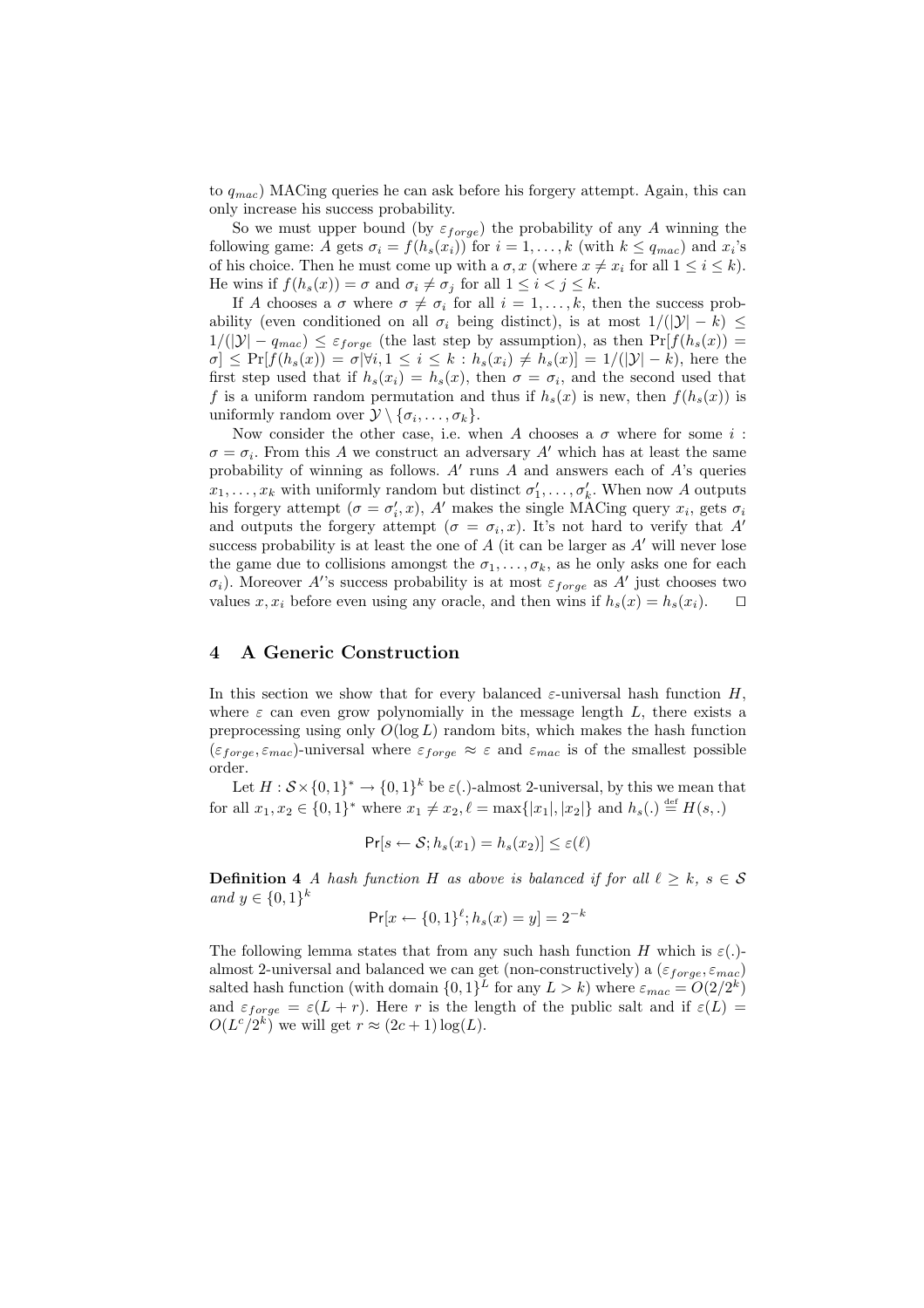The construction is very simple, the salted hash function with key  $s \in \mathcal{S}$ , salt  $p \in \{0,1\}^r$  and message x is computed as  $h_s(g(p||x))$  for some permutation  $g$  (we show that a random permutation is appropriate with high probability).

**Lemma 1** Let  $H : \mathcal{S} \times \{0,1\}^* \to \{0,1\}^k$  be a balanced  $\varepsilon(.)$ -almost 2-universal hash function. Fix some integer  $L \geq k$  and let r be the smallest integer satisfying

$$
2^r \ge \frac{2^{2k} \cdot \varepsilon (L+r)^2 \cdot (2L+r)}{\log(e)}\tag{1}
$$

then there exists a permutation g over  $\{0,1\}^{L+r}$  s.t. the salted hash function  $H': \mathcal{S} \times \{0,1\}^L \times \mathcal{P} \rightarrow \{0,1\}^k$  with  $\mathcal{P} = \{0,1\}^r$  defined as

 $H'(s,m,p) \stackrel{\text{\tiny def}}{=} H(s,g(p||m))$ 

is  $(\varepsilon_{forget}, \varepsilon_{mac})$  – universal with  $\varepsilon_{forget} = \varepsilon(L+r)$   $\varepsilon_{mac} = 2/2^k$ .

*Proof.* Let  $R \stackrel{\text{def}}{=} 2^r$  and  $g_i(m) \stackrel{\text{def}}{=} g(i||m)$ . The bound on  $\varepsilon_{forge}$  is straightforward:

$$
\varepsilon_{forge} = \max_{x_1, x_2 \in \{0, 1\}^L, p_1, p_2 \in \{0, 1\}^r, (p_1, x_1) \neq (p_2, x_2)} \Pr[s \leftarrow S; h_s(g_{p_1}(x_1)) = h_s(g_{p_2}(x_2))]
$$
  
= 
$$
\max_{y_1, y_2 \in \{0, 1\}^{L+r}, y_1 \neq y_2} \Pr[s \leftarrow S; h_s(y_1) = h_s(y_2)]
$$
  
= 
$$
\varepsilon(L+r)
$$

Above we used that  $(p_1, x_1) \neq (p_2, x_2)$  implies  $y_1 \neq y_2$  which holds as  $y_1 =$  $g(p_1||x_1)$  and  $y_2 = g(p_2||x_2)$  and g is a permutation.

The proof for  $\varepsilon_{mac}$  is by the probabilistic method. We will show that a permutation g chosen at random has the desired property with probability  $> 0$ . For any  $a, b \in \{0,1\}^L$  and  $i, j \in \{0,1\}^r$  let  $C_{i,j,a,b}$  denote the random variable (the probability is over  $q$ )

$$
C_{i,j,a,b} = \Pr[s \leftarrow \mathcal{S}; h_s(g_i(a)) = h_s(g_j(b))]
$$

As  $h_s$  is balanced we have for any  $(i, a) \neq (j, b)$ :  $\mathsf{E}[C_{i,j,a,b}] \leq 1/2^k$ , and as  $h_s$  is  $\varepsilon(.)$ -almost 2-universal and  $|g_i(a)| = |g_j(b)| = L + r$ 

$$
C_{i,j,a,b} \le \varepsilon (L+r)
$$

Let

$$
C_{i,a,b} = \sum_{j \in \{0,1\}^r, (i,a) \neq (j,b)} C_{i,j,a,b}
$$
 (2)

As the sum ranges over R terms (resp.  $R-1$  if  $a=b$ ) we have  $\mathsf{E}[C_{i,a,b}] \leq R/2^k$ . We can apply Hoeffding's inequality (see Appendix A), for the case  $a \neq b$  (then the sum in eq.(2) has exactly R terms, if  $a = b$  then we have only  $R - 1$  terms and can use the same bound as proven below) we get

$$
\Pr\left[C_{i,a,b} \ge 2 \cdot \mathsf{E}[C_{i,a,b}]\right] < \exp\left(-\frac{2 \cdot (R/2^k)^2}{R \cdot \varepsilon (L+r)^2}\right) \le 2^{-2L-r}
$$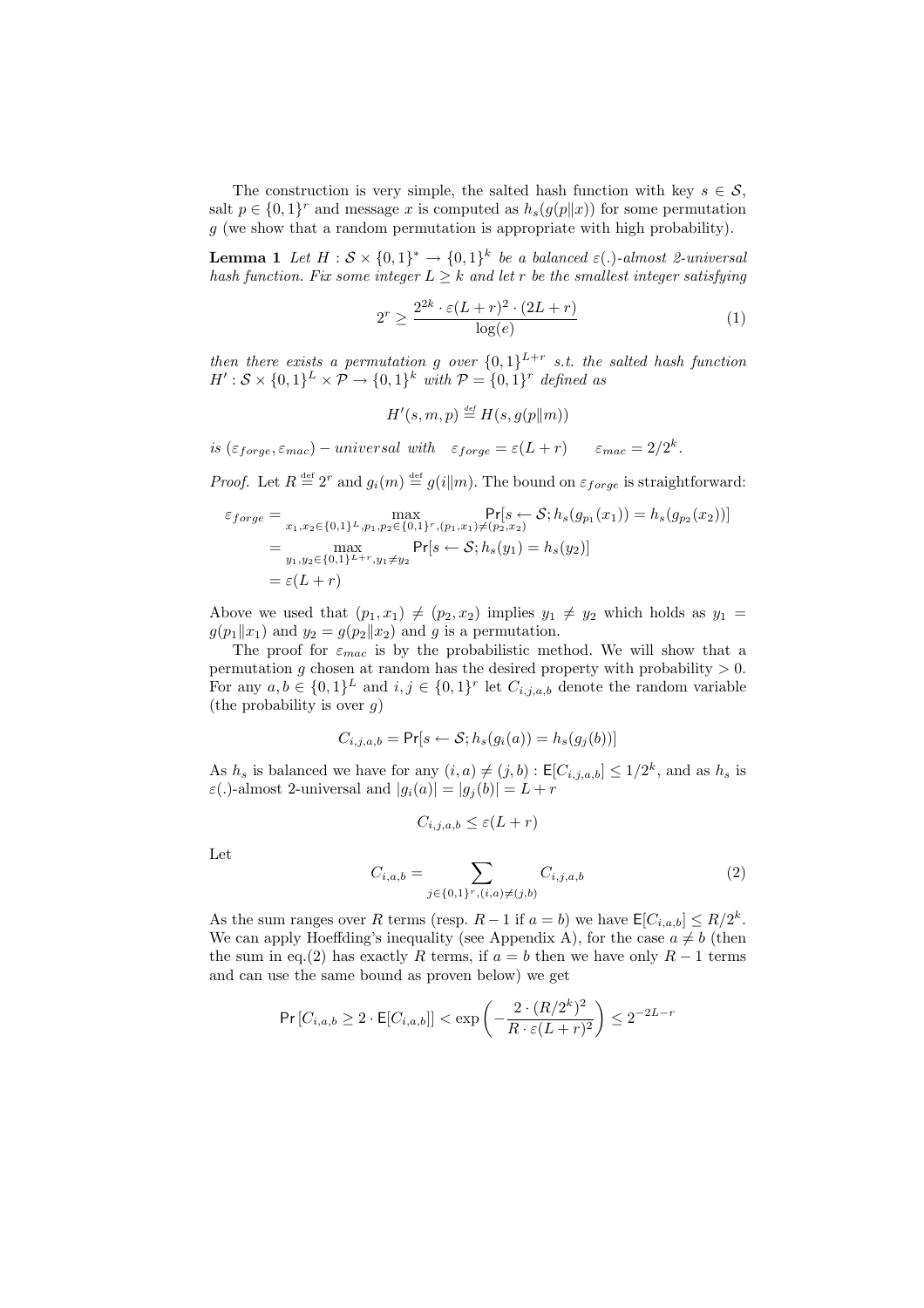Where in the last step we used (1) (recall that  $R \stackrel{\text{def}}{=} 2^r$ ). So there is a g such that  $C_{i,a,b} \leq 2 \cdot \mathsf{E}[C_{i,a,b}] \leq 2R/2^k$  for all  $i \in \{0,1\}^r$  and  $a,b \in \{0,1\}^L$ , for this g

$$
\varepsilon_{mac} = \max_{\substack{i \in \{0,1\}^r \\ a,b \in \{0,1\}^L}} \Pr[j \leftarrow \{0,1\}^r; s \leftarrow \mathcal{S}; h_s(g_i(a)) = h_s(g_j(b)) \land ((i, a) \neq (j, b))]
$$
\n
$$
= \max_{\substack{i \in \{0,1\}^r, a,b \in \{0,1\}^L}} R^{-1} \sum_{\substack{j \in \{0,1\}^r, (i,a) \neq (j,b) \\ b \in \{0,1\}^r, (i,a) \neq (j,b)}} C_{i,j,a,b}
$$
\n
$$
= R^{-1} \max_{\substack{i \in \{0,1\}^r, a,b \in \{0,1\}^L}} C_{i,a,b}
$$
\n
$$
\leq 2^{-k+1}
$$

 $\Box$ 

# 5 poly: Hashing by Polynomial Evaluation

A popular way of  $\varepsilon$ -almost universal hashing is to parse the message into coefficients of a polynomial over some field (we will use  $GF(2<sup>k</sup>)$ ) and evaluate it on a random point. We propose a simple randomized preprocessing for this hash function: just set the constant coefficient at random. If this coefficient is set uniformly at random, this gives a salted hash function with an optimal  $\varepsilon_{mac} = 1/2^k$ . We then show that one can also sample the coefficient from a small set, thus using fewer randomness, and still achieve an almost optimal  $\varepsilon_{mac} \leq 2/2^k$ . We will come back to this construction later in Section 7, where we prove some generic results which imply Lemma 3 and Lemma 4 from this section (though with somewhat worse parameters).

**Definition 5** For  $M = (M_1, \ldots, M_m)$  (each  $M_i \in GF(2^k) \cong B_k$ ) we denote with  $f_M(.)$  the polynomial of degree  $m-1$  over  $GF(2^k)$  given by

$$
f_M(x) = \sum_{i=1}^m M_i \cdot x^{i-1}
$$

**Definition 6** With poly we denote the hash function which on input  $M \in$  $GF(2^k)^* \cong B_k^*$  with key  $s \leftarrow GF(2^k)$  is computed as poly<sub>s</sub>  $\mathsf{poly}_s(M) = f_M(s).$ 

**Lemma 2 (see [22])** poly with domain  $B_k^{\leq L}$  is  $\varepsilon$ -almost universal with  $\varepsilon$  =  $(L-1)/2^k$ .

**Definition 7** poly<sup> $GF(2^k)$ </sup> is the salted hash function with secret key part s  $\leftarrow$  $GF(2^k)$  and public salt  $p \leftarrow GF(2^k)$  which on input  $M \in B_k^*$  is computed as

$$
\mathsf{poly}^{GF(2^k)}_{s,p}(M) = f_{(p,M)}(s)
$$

**Lemma 3** poly<sup>GF(2k)</sup> with domain  $B_k^{\leq L}$  is ( $\varepsilon_{forge}, \varepsilon_{mac}$ )-universal where

$$
\varepsilon_{forge} = L/2^k \tag{3}
$$

$$
\varepsilon_{mac} = 1/2^k \tag{4}
$$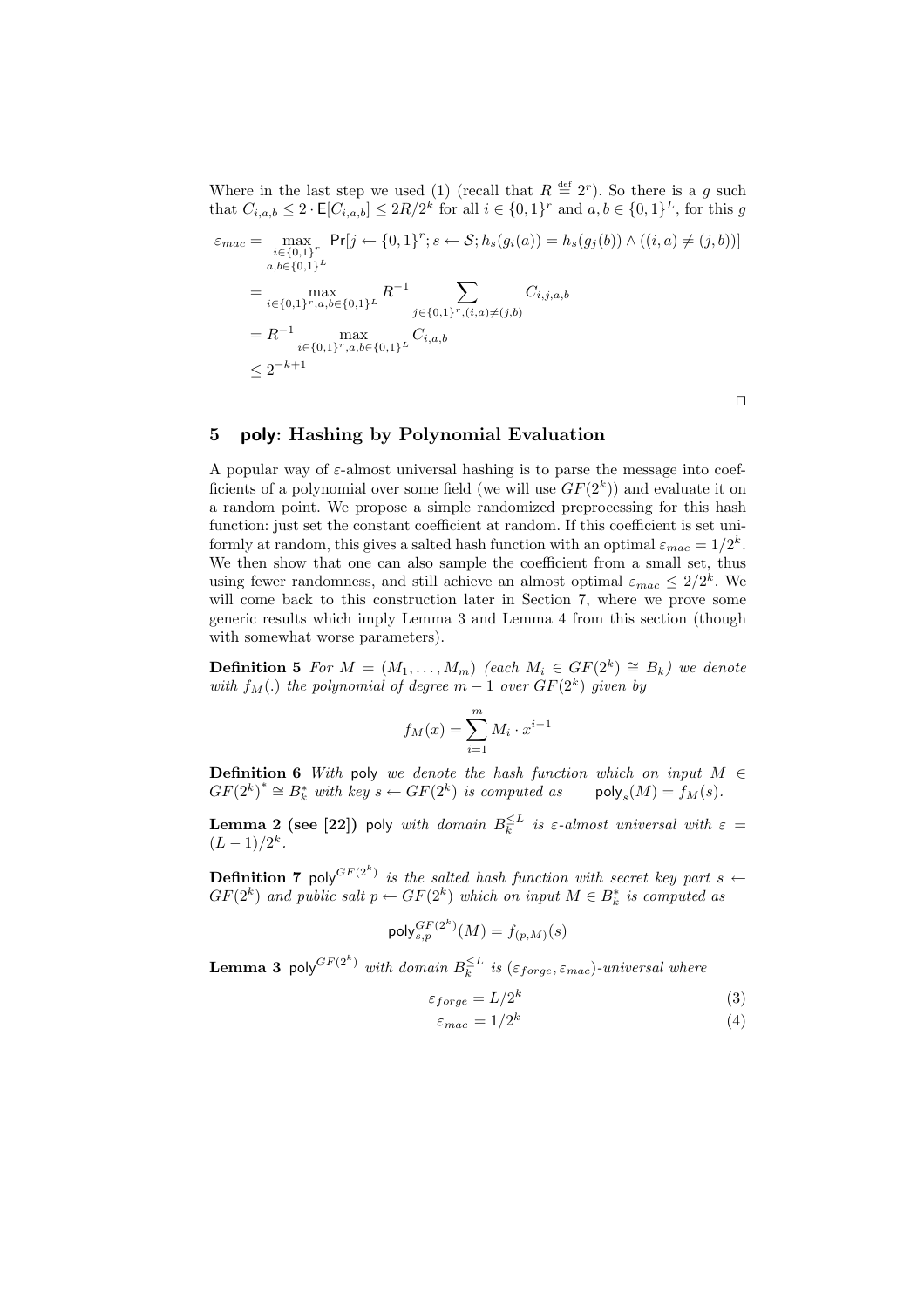The bound on  $\varepsilon_{forge}$  follows from Lemma 2, and the bound on  $\varepsilon_{mac}$  is obvious. We now consider another salted version of the poly hash function which is similar to poly  $G_F(2^k)$  but where the public salt is not chosen from the whole of  $GF(2^k)$ but only from a subset  $\mathcal{P} \subset GF(2^k)$ .

**Definition 8** For any  $\mathcal{P} \subset GF(2^k)$  we denote with poly<sup> $\mathcal{P}$ </sup> the salted hash function with secret key part  $s \leftarrow GF(2^k)$  and public salt  $p \leftarrow \mathcal{P}$  which on input  $M \in GF(2^k)^* \cong B_k^*$  is computed as

$$
\mathsf{poly}_{s,p}^{\mathcal{P}}(M) = f_{(p,M)}(s)
$$

We will show (constructively, but "non-uniformly") that there is a "small"  $\mathcal{P}$ such that the construction is  $(\varepsilon_{mac}, \varepsilon_{forge})$ -universal with  $\varepsilon_{mac} = 2/2^k$ . Namely, a random "small"  $\mathcal P$  works with all but negligible probability (in particular, once such  $P$  is chosen *once*, it can be fixed *forever* and "hardwired" into the implementation).

**Lemma 4** For any  $L \in \mathbb{N}$  and a random subset  $\mathcal{P} \subset GF(2^k)$  of size  $|\mathcal{P}| =$  $k(L+2)L^{2}$  $\frac{L+2)L^2}{\log(e)}$ , with probability  $1-2^{-k}$  (over the choice of P) the hash function poly<sup>P</sup> with domain  $B_k^{\leq L}$  is  $(\varepsilon_{forge}, \varepsilon_{mac})$ -universal with

$$
\varepsilon_{forge} = L/2^k \tag{5}
$$

$$
\varepsilon_{mac} = 2/2^k \tag{6}
$$

*Proof.* The bound (5) on  $\varepsilon_{\text{forge}}$  follows from Lemma 2 (and holds for any  $\mathcal{P}$ ).

To prove the bound (6) on  $\varepsilon_{mac}$  we must show that a  $P$  chosen at random has the claimed property with probability  $1 - 2^{-k}$ . For a polynomial f over  $GF(2^k)$ we denote with  $z(f) = |\{x \in GF(2^k) : f(x) = 0\}|$  the number of zeros of f. Let f be any polynomial over  $GF(2<sup>k</sup>)$  of degree at most L and (for some m to be defined) let  $\mathcal{P} = (p_1, \ldots, p_m)$  denote a subset of  $GF(2^k)$  sampled uniformly at random (with repetition).

 $X_i$  denotes the random variable  $z(f_i)$  where  $f_i$  is  $f + p_i$  (i.e. f with  $p_i$  added to the constant coefficient). As  $p_i$  is random we have  $Pr[f_i(x) = 0] = 1/2^k$  for any  $x \in GF(2^k)$  and thus

$$
E[X_i] = \sum_{x \in GF(2^k)} Pr[f_i(x) = 0] = 1
$$

and as any polynomial of degree L has at most L roots

$$
0 \le X_i \le L
$$

Let  $S = X_1 + X_2 + \ldots + X_m$ , we have  $E[S] = m$  and by the Hoeffding bound [12]  $\mathbf{r}$ 

$$
\Pr[S - E[S] \ge m] = \Pr[S \ge 2m] \le \exp\left(-\frac{m^2}{m \cdot L^2}\right) \tag{7}
$$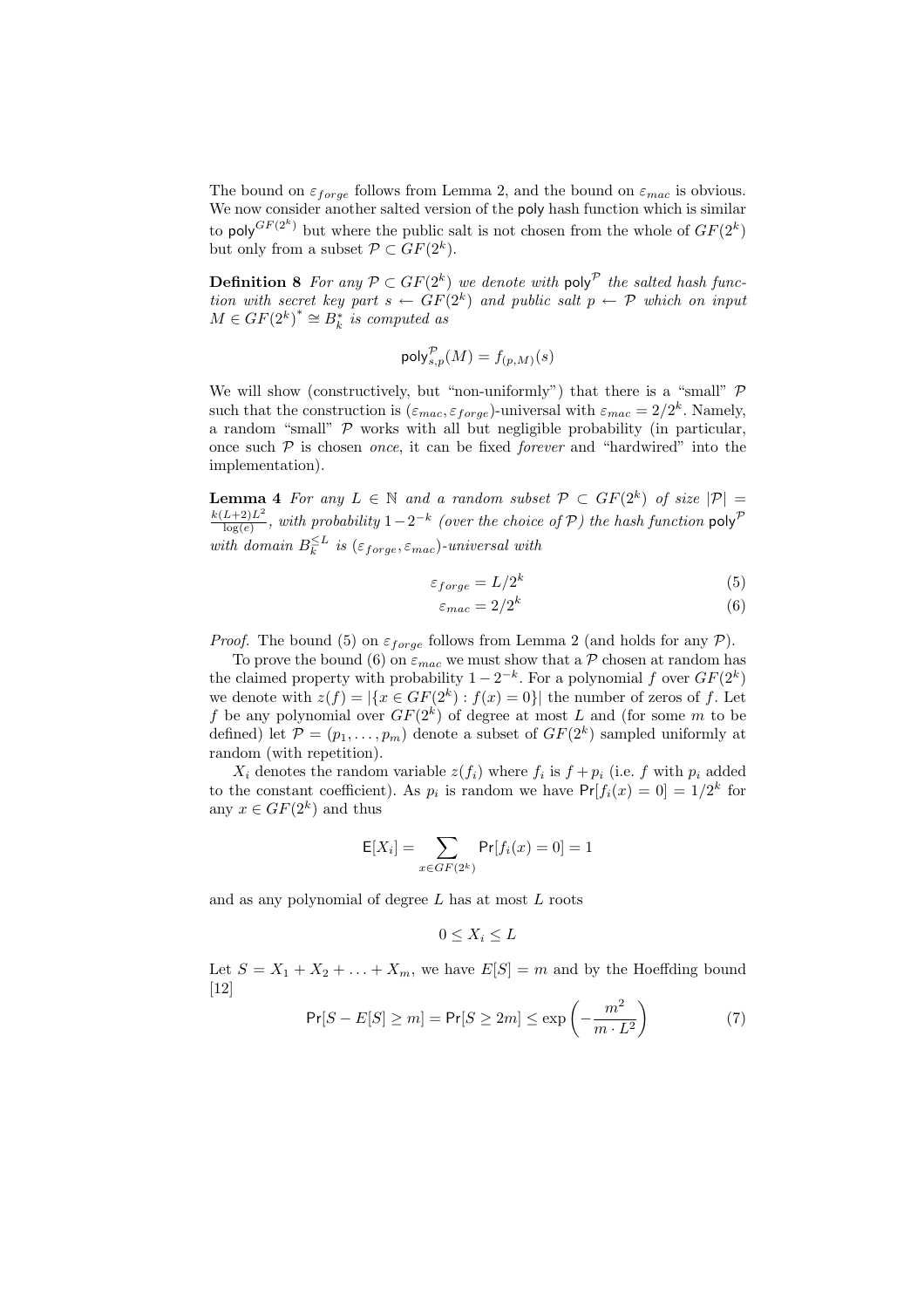which for  $m = \frac{k(L+2)L^2}{\log(e)}$  $\frac{L+2}{\log(e)}$  is less than  $2^{-k(L+2)}$ . Taking the union bound over all  $2^{k(L+1)}$  polynomials of degree  $\leq L$ , we get the probability that (7) is not satisfied for at least one of them is at most  $2^{-k(L+2)} \cdot 2^{k(L+1)} = 2^{-k}$ .

To conclude the proof we must still show that any  $P$  which satisfies (7) for all polynomials of degree  $\leq L$  also satisfies (6).  $\varepsilon_{mac}$  is the maximum over  $M \in GF(2^k)^{L+1}$  (with the first element from P, but we will not use that) and  $M' \in GF(2^k)^L$  of

$$
\varepsilon_{mac} \geq \mathsf{Pr}_{s \leftarrow GF(2^k), p \leftarrow \mathcal{P}}[f_M(s) = f_{(p,M')}(s)]
$$

Which for  $f = f_{(0^k, M')} - f_M$  and  $f_i = f + p_i$  we can write as

$$
\Pr_{s \leftarrow GF(2^k), p \leftarrow P}[f(s) + p = 0] = \sum_{i=1}^{m} \Pr[p = p_i] z(f_i) / 2^k \le 2/2^k
$$

In the last step we used that we chose our  $P$  such that  $\sum_{i=1}^{m} z(f_i) \leq 2m$  for all f and  $Pr[p = p_i] = 1/m$ .

### 6 Cascade Construction

In his section we consider the Merkle-Damgård construction. Here a preprocessing which simply appends a few random bits to the message gives a salted hash function with good parameters.

For a function  $\xi: \{0,1\}^k \times \{0,1\}^k \to \{0,1\}^k$  we denote with  $\mathsf{MD}_{\xi}: B^*_b \to B_k$ the cascade (aka. Merkle-Damgård) construction based on  $\xi$  which on input  $M = M_1 || \dots || M_m$ , each  $M_i \in B_b$ , outputs  $X_m$  which is recursively defined as  $X_0 = 0^k$ , and  $X_i = \xi(X_{i-1}, M_i)$ .

**Definition 9 (MDR)** For  $k, b, L \in \mathbb{N}$  where  $b \geq \log(L)$  we denote with MDR<sup>L</sup>:  $B^{L-1}_b \rightarrow B_k$  the salted hash function whose secret key part is a uniformly random function  $\xi : \{0,1\}^k \times \{0,1\}^b \to \{0,1\}^k$  and the public salt is  $r \leftarrow \{0,1\}^{\lceil \log(L) \rceil}$ . The randomized hash value on input  $M \in B_b^*$  is computed as

$$
\mathsf{MDR}^L(M) = \mathsf{MD}_{\xi}(M \| \langle r \rangle_b)
$$

**Lemma 5** MDR<sup>L</sup>:  $B_b^{L-1} \rightarrow B_k$  is  $(\varepsilon_{forget}, \varepsilon_{mac})$ -universal with

$$
\varepsilon_{mac} = \frac{2}{2^k} + O(L^3/2^{2k})\tag{8}
$$

$$
\varepsilon_{forge} = \frac{L}{2^k} + O(L^3/2^{2k})\tag{9}
$$

Proof. The proof follows almost directly form Propositions 1 and 2 from [8]. Proposition 2 from [8] states that for a random  $\xi$  and any  $M \neq M' \in B_b^L$ 

$$
\Pr_{\xi}[\text{MD}_{\xi}(M) = \text{MD}_{\xi}(M')] \le L/2^k + O(L^3/2^{2k})
$$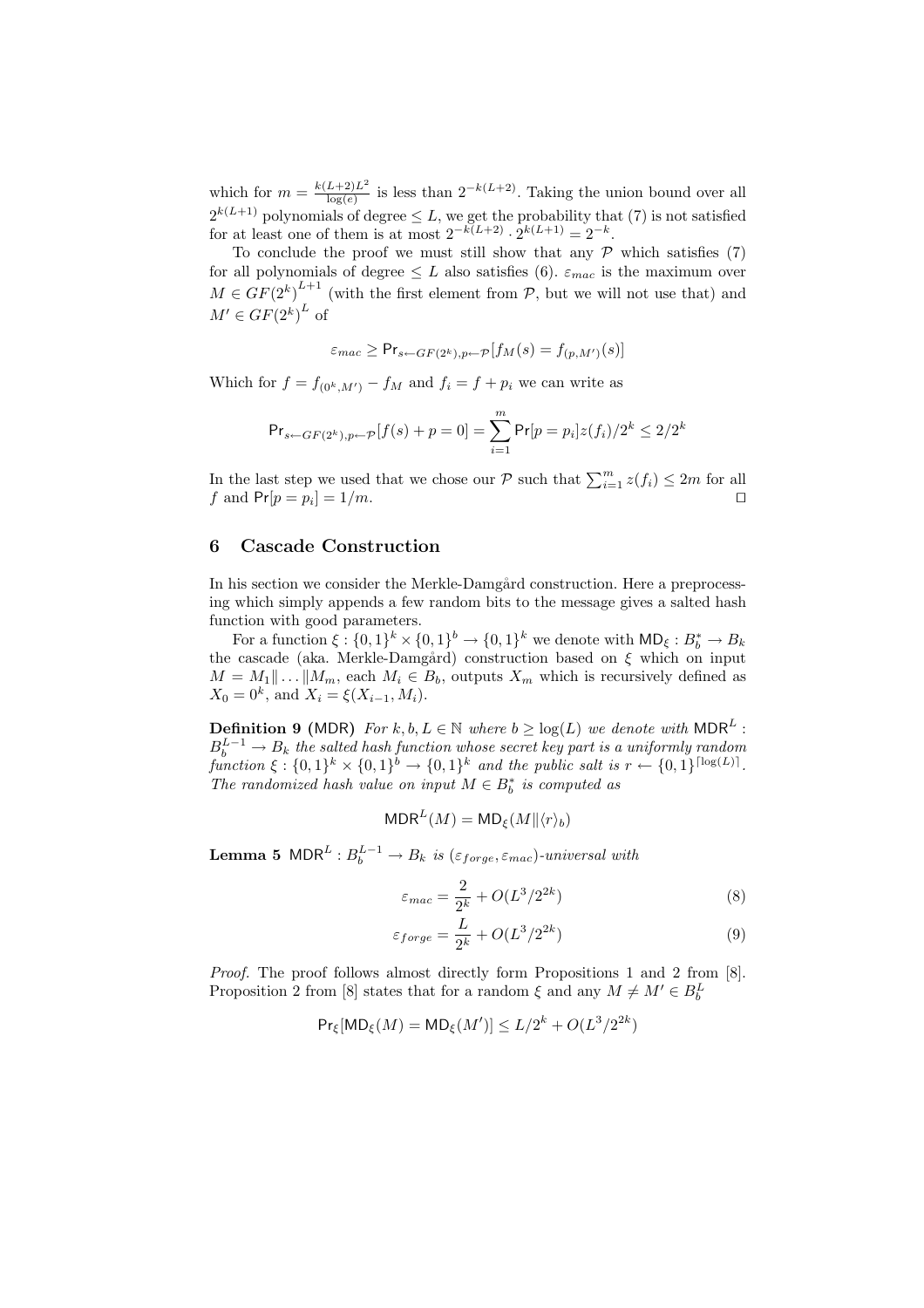which directly gives the bound (9) on  $\varepsilon_{forge}$ . Proposition 1 from [8] states that if M and  $M'$  differ in the last b-bit block, then an even better bound

$$
Pr_{\xi}[MD_{\xi}(M) = MD_{\xi}(M')] \le 1/2^{k} + O(L^{2}/2^{2k})
$$

applies. To bound  $\varepsilon_{mac}$  we can use that MDR adds a random last block  $r \leftarrow$  $\{0,1\}^{\lceil \log(L) \rceil}$  to the message, which then will be equivalent to the last block of the other message with prob. at most  $\phi \leq 1/L$  and we get

$$
\varepsilon_{mac} \le (1 - \phi) \cdot \frac{1}{2^k} + \phi \cdot \frac{L}{2^k} + O(L^3/2^{2k}) \le \frac{2}{2^k} + O(L^3/2^{2k}).
$$

# 7 A Generic Construction from  $\epsilon$ - $\Delta$  Universal Hash Functions

In this section we consider hash functions which are not only  $\varepsilon$ -universal, but satisfy the stronger notion of  $\varepsilon$ - $\Delta$  universality.

Definition 10 (ε- $\Delta$  universal hash function [16]) A hash function H :  $S \times$  $\mathcal{X} \to \mathcal{Y}$ , where  $\mathcal{Y}$  is an additive Abelian group, is  $\varepsilon$ - $\Delta$  universal if for all  $x, y \in$  $\mathcal{X}, x \neq y$  and  $c \in \mathcal{Y}$ 

$$
\Pr[s \leftarrow \mathcal{S}; h_s(x) - h_s(y) = c] \le \varepsilon
$$

It is easy to see (and stated as Proposition 2 below) that adding a value chosen uniformly at random to the output of a  $\varepsilon$ - $\Delta$  universal hash function gives a  $(\varepsilon_{forge}, \varepsilon_{mac})$ -universal hash function with  $\varepsilon_{forge} = \varepsilon$  and an optimal  $\varepsilon_{mac} =$  $1/|\mathcal{Y}|$ .

The main result of this section is a theorem which states that for every  $\varepsilon$ - $\Delta$ universal hash function, there always exists a randomized postprocessing, which only uses a logarithmic number of random bits and makes the hash function  $(\varepsilon_{forge}, \varepsilon_{mac})$ -universal where  $\varepsilon_{forge} = \varepsilon$  and  $\varepsilon_{mac}$  is close to optimal. By postprocessing we mean that only the hash value of the message, but not the message itself, must be randomized.

Let us remark that the polynomial construction from Section 5 is  $L/2^k$ - $\Delta$ universal if the constant coefficient (i.e. the first message block) is fixed, say  $0<sup>k</sup>$ . With this observation Lemma 3 follows directly from Proposition 2, and Lemma 4 (with somewhat worse parameters) follows from Theorem 2 we prove below.

### Definition 11 (( $\varepsilon_{forge}, \varepsilon_{mac}$ )- $\Delta$  universal hash function)

For an  $\varepsilon$ - $\Delta$  universal hash function  $H : \mathcal{S} \times \mathcal{X} \to \mathcal{Y}$  and a set  $\mathcal{P} \subseteq \mathcal{Y}$  we say that  $H^{\mathcal{P}}$  is  $(\varepsilon_{forge}, \varepsilon_{mac})$ - $\Delta$  universal if for any  $p_1, p_2 \in \mathcal{P}, x_1, x_2 \in \mathcal{X}$  where  $(p_1, x_1) \neq (p_2, x_2)$ 

$$
\varepsilon_{forge} \ge \Pr[s \leftarrow \mathcal{S}; h_s(x_1) + p_1 = h_s(x_2) + p_2]
$$

and

$$
\varepsilon_{mac} \geq \Pr[s \leftarrow \mathcal{S}; p \leftarrow \mathcal{P}; h_s(x_1) + p_1 = h_s(x_2) + p \wedge (p_1, x_1) \neq (p, x_2)]
$$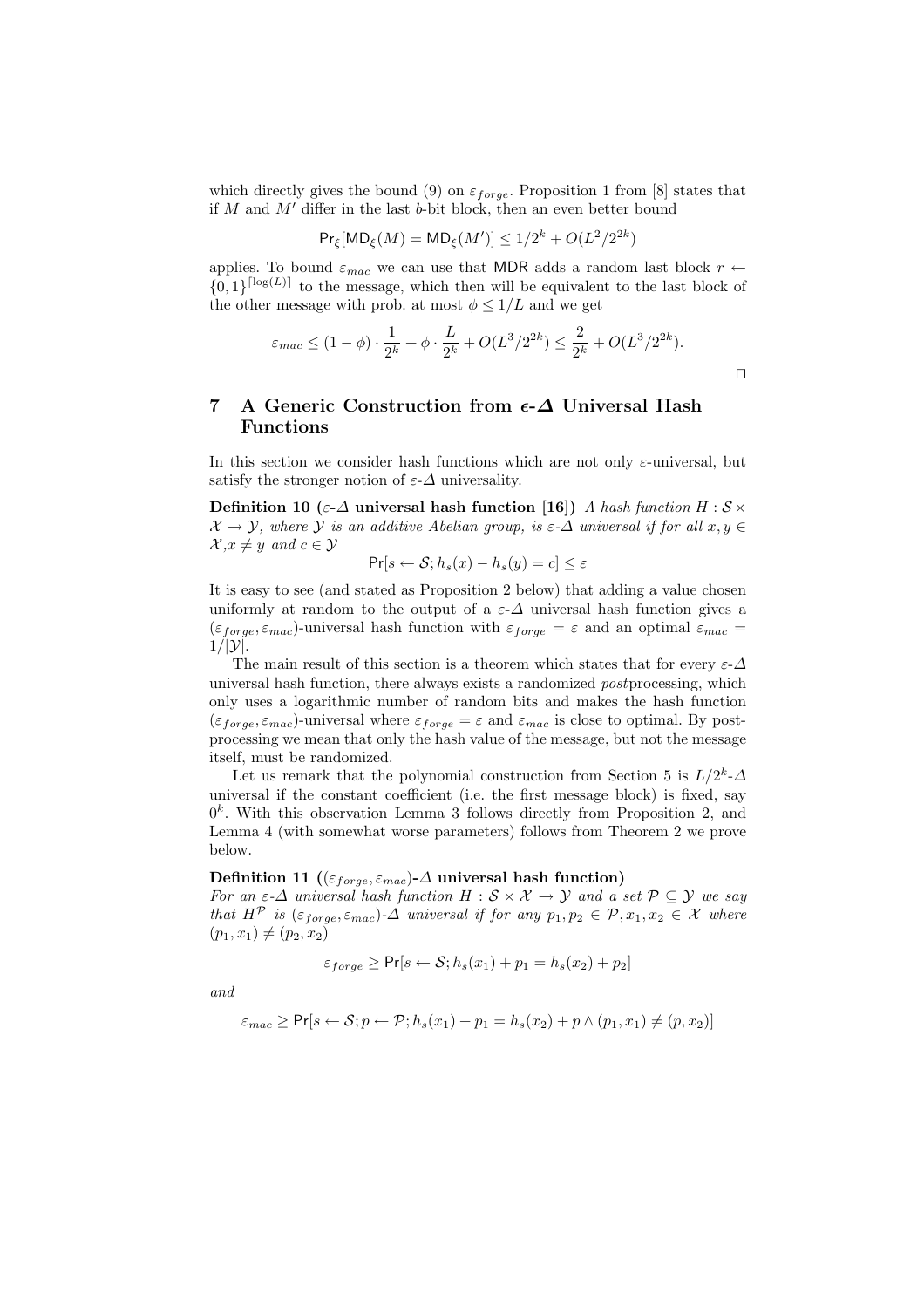**Proposition 2** If  $H : \mathcal{S} \times \mathcal{X} \to \mathcal{Y}$  is  $\varepsilon$ - $\Delta$  universal, then  $H^{\mathcal{Y}}$  is  $(\varepsilon, 1/|\mathcal{Y}|)$ - $\Delta$ universal.

**Theorem 2** If  $H : S \times X \to Y$  is  $\varepsilon$ - $\Delta$  universal, then there exists a  $P \subset Y$  of size  $m = |\mathcal{P}|$  such that

$$
m \le \ln(|\mathcal{X}|^2 \cdot m) \cdot |\mathcal{Y}|^2 \cdot \varepsilon^2 \tag{10}
$$

and  $H^{\mathcal{P}}$  is  $(\varepsilon, 2/|\mathcal{Y}|)$ - $\Delta$  universal.

Proof. The proof is by the probabilistic method. We show that a random subset  $\mathcal{P} = \{p_1, \ldots, p_m\}$  of  $\mathcal Y$  of size m which satisfies (10) has the claimed property with probability  $> 0$  and thus exists.

For  $i, j : 1 \leq i, j \leq m$  and  $a, b \in \mathcal{X}$  where  $(i, a) \neq (j, b)$  let let  $C_{i,j,a,b}$  denote the random variable (the probability is over the choice of  $P$ )

$$
C_{i,j,a,b} = \Pr[s \leftarrow \mathcal{S}; h(a) + p_i = h(b) + p_j]
$$

and for  $(i, a) = (j, b)$  we set  $C_{i,j,a,b} = 0$ . Clearly for  $(i, a) \neq (j, b)$ 

$$
\mathsf{E}[C_{i,j,a,b}] = 1/|\mathcal{Y}|
$$

Now consider the random variable

$$
C_{i,j,b} = \sum_{j \in \mathcal{X}} C_{i,j,a,b}
$$

We have  $\mathsf{E}[C_{i,a,b}] \leq m/|\mathcal{Y}|$  and for  $a \neq b$  we get by the Hoeffding bound (see Appendix A) an upper bound for the probability that  $C_{i,a,b}$  is more that twice its expected value (for  $a = b$  the bound is even slightly better)

$$
\Pr[C_{i,a,b} \ge 2 \cdot \mathsf{E}[C_{i,a,b}]] < \exp\left(-\frac{2 \cdot (m/|\mathcal{Y}|)^2}{m \cdot \varepsilon^2}\right) \\
&\le \exp\left(-\frac{m}{|\mathcal{Y}|^2 \cdot \varepsilon^2}\right) \\
&\le \frac{1}{|\mathcal{X}|^2 \cdot m}
$$

So there is a P such that  $C_{i,a,b} \leq 2 \cdot \mathsf{E}[C_{i,a,b}] \leq 2 \cdot m/|\mathcal{Y}|$  is satisfied for all  $i \in [m]$ and  $a, b \in \mathcal{X}$ . For this  $\mathcal{P}$  we get

$$
\varepsilon_{mac} = \max_{i \in [m], a, b \in \mathcal{X}} \Pr[j \leftarrow [m]; s \leftarrow \mathcal{S}; h_s(a) + p_i = h(b) + p_j) \land ((p_i, a) \neq (p_j, b))]
$$
\n
$$
= m^{-1} \max_{i \in [m], a, b \in \mathcal{X}} \sum_{j \in [m]} C_{i,j,a,b}
$$
\n
$$
= m^{-1} \max_{i \in [m], a, b \in \mathcal{X}} C_{i,a,b}
$$
\n
$$
\leq 2/|\mathcal{Y}|
$$

 $\Box$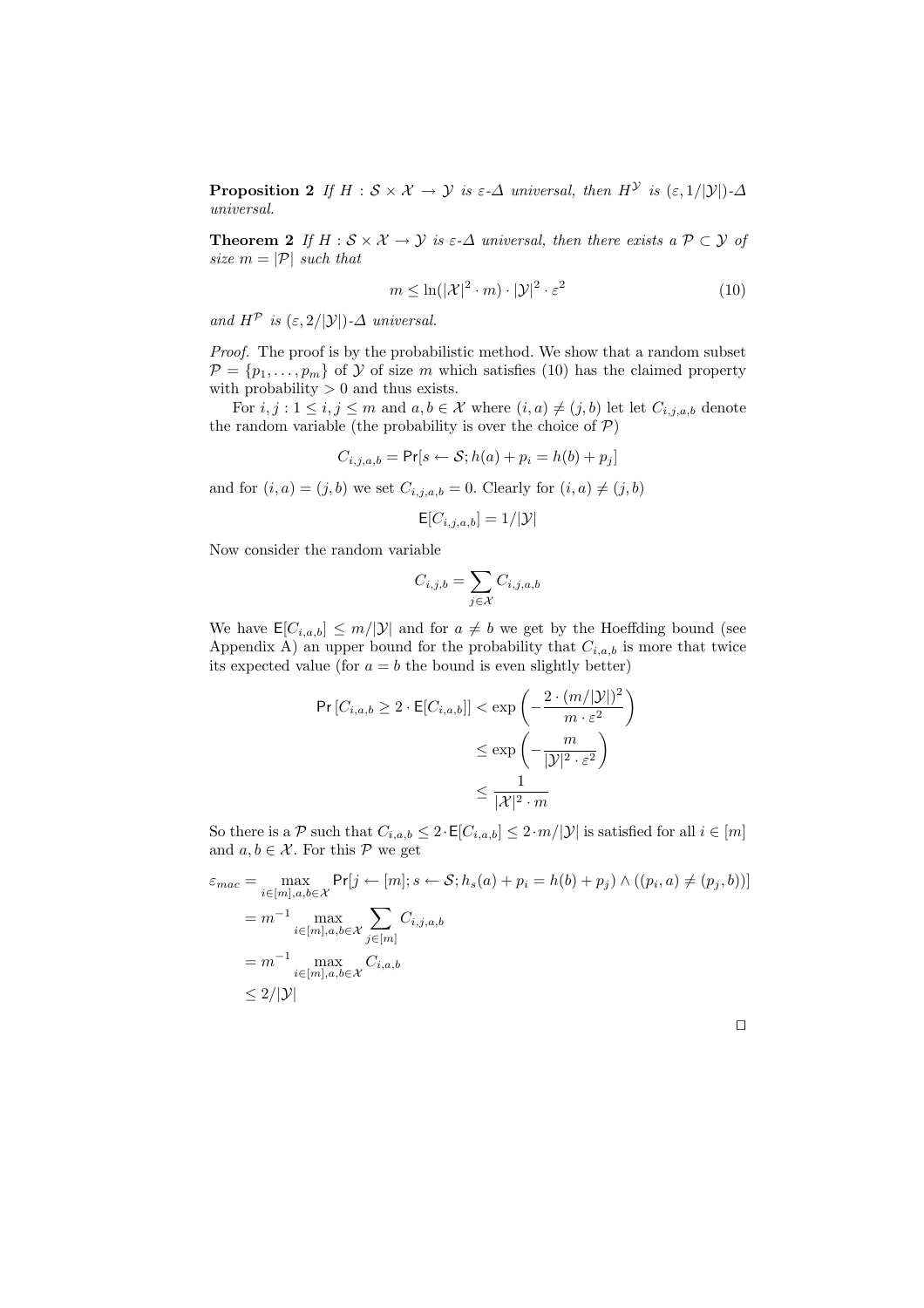To get an intuition what eq. (10) means, assume we start with a hash function which maps L-bit strings to k-bit strings and which is  $L^c/2^k$ - $\Delta$  universal for some  $c > 0$ , so  $|\mathcal{X}| = 2^L$  and  $|\mathcal{Y}| = 2^k$ . Now (10) means

$$
m \leq \frac{(2 \cdot L + \log m) \cdot L^{2c}}{\log e}
$$

or assuming  $log(m) \leq L$ 

$$
\log(m) \le \log 3 - \log e + (2c + 1)\log L < 2 + (2c + 1)\log L \tag{11}
$$

The assumption  $\log(m) \leq L$  holds for all  $L > 2 + (2c + 1) \log L$ , thus for such L also (11) is satisfied. So to sample from  $P$  we need  $O(1) + (2c + 1) \log L$  random bits.

#### 8 Numerical Example

In this section we give a numerical example to illustrate how the classical upper bound  $\varepsilon \cdot q_{mac}^2 + \varepsilon \cdot q_{torge}$  for the forging probability from Proposition 1 compares to the  $\varepsilon_{mac} \cdot q_{mac}^2 + \varepsilon_{forge} \cdot q_{forge}$  upper bound (for salted hash then encrypt) given in Theorem 1. We will use polynomial hashing poly and its salted version poly<sup>P</sup> as considered in Section §5. We take a (standard) tag-length of  $k := 128$ bits and the messages to be signed are of size 128MB (so each message has  $L := 2^{23}$  blocks of size 128 bits). Now consider an adversary which can request  $q_{mac} := 2^{40}$  MACs and make up to  $q_{forge} := 2^{40}$  forgery attempts. For these parameters, poly is  $\varepsilon$ -universal with  $\epsilon = (L-1)/2^{128} \approx 2^{-105}$ , and the bound from Proposition 1 gives an upper bound on the forging probability for poly of

$$
\varepsilon \cdot q_{mac}^2 + \varepsilon \cdot q_{forge} \approx \frac{2^{80}}{2^{105}} + \frac{2^{40}}{2^{105}} \approx 2^{-25}.
$$
 (12)

For the salted version poly<sup>P</sup>, which as shown in Lemma 4 has  $\varepsilon_{forge} = L/2^{128} =$  $2^{-105}$  and  $\varepsilon_{mac} = 2^{-127}$ , we get with Theorem 1 an upper bound of

$$
\varepsilon_{mac} \cdot q_{mac}^2 + \varepsilon_{forge} \cdot q_{forge} = \frac{2^{80}}{2^{127}} + \frac{2^{40}}{2^{105}} \approx 2^{-47}.
$$
 (13)

So, compared to the classical bound (12), the security guarantee is better by a factor of  $\approx 2^{22} \approx 4 \cdot 10^6$ . Note that this gap is basically  $L/2$ , this will always be the case for (the most interesting) range of parameters where  $\varepsilon_{mac} \cdot q_{mac}^2 \gg$  $\varepsilon_{force} \cdot q_{force}$ . The length of the random salt used in this construction (with these parameters) is  $3 \log(L) + \log(k) = 3 \cdot 23 + 7 = 76$  bits.

For the cascade construction MD and its salted version MDR as considered in Section §6 (with  $b = k = 128$ ), we get the same bounds (12) and (13) respectively, $8$  but the length of the random salt needed for this construction is considerably shorter,  $log(L) = 23$  bits compared to the 76 bits needed for poly<sup>P</sup>.

<sup>&</sup>lt;sup>8</sup> The reason is that the bounds on  $\varepsilon_{\text{forget}} \varepsilon_{\text{mac}}$  for MDR as given in Lemma 5 are identical to the bounds for poly<sup> $\mathcal P$ </sup> from Lemma 4 up to a  $O(L^3/2^k)$  term, which for the parameters considered here will be irrelevant.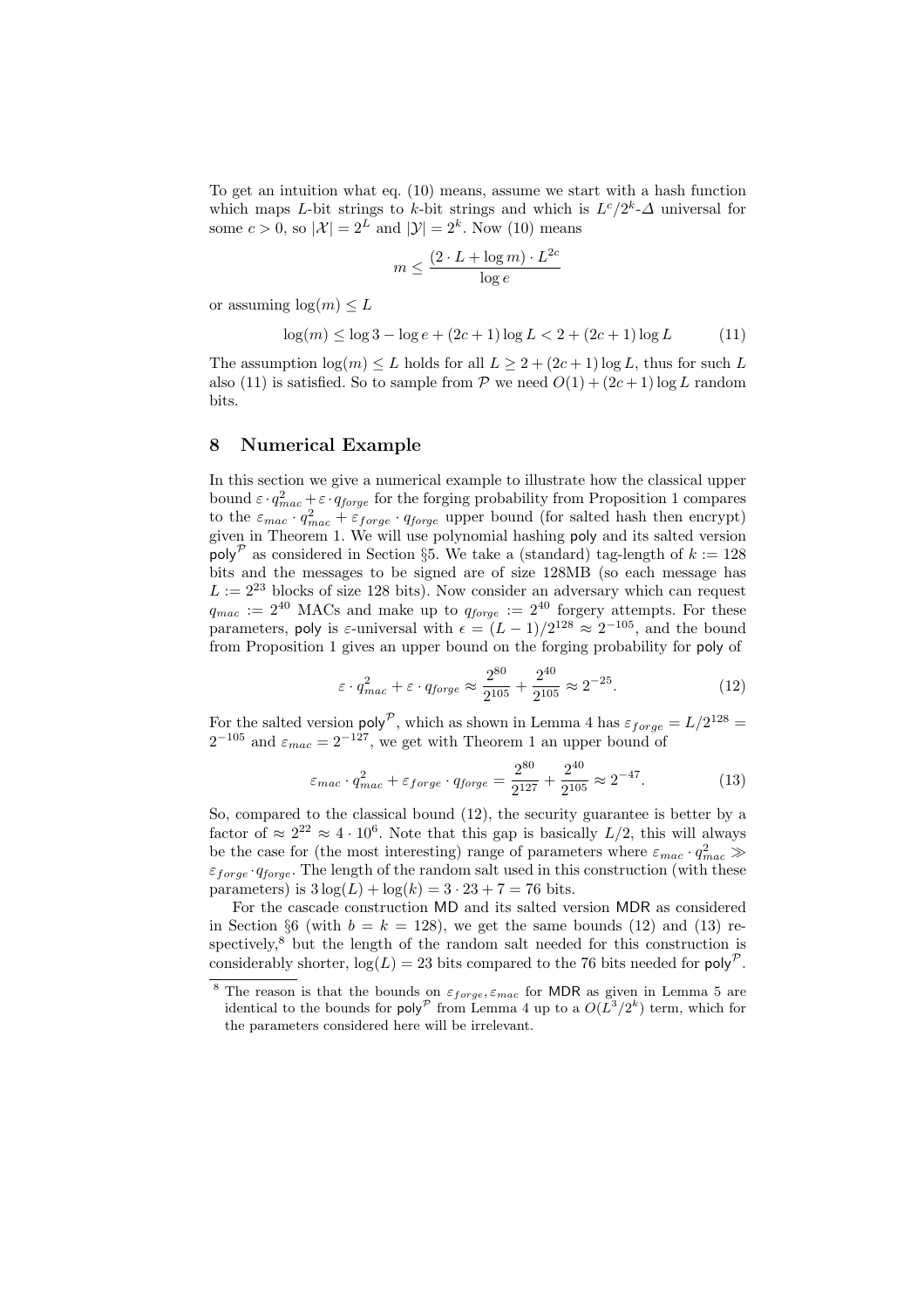### 9 Related Work and Open Problems

Following the initial papers of Carter and Wegman [7, 26], foundations of universal hash function-based authentication were laid by [23, 16, 19, 24].

The analysis of the folklore polynomial construction is well known (see [5] for some history). The Merkle-Damgård functions was analyzed as an  $\varepsilon$ -universal hash function by [2,8], the latter proving a bound of  $\varepsilon \approx L/2^k$  for hashing an *Lb*-block input using the compression function  $\xi : \{0,1\}^k \times \{0,1\}^k \to \{0,1\}^k$ (modeled as a truly random function; here  $L < 2^{k/2}$ ).

It is also interesting to compare the "hash then encrypt" approach we study here with a variant of this approach studied by [26, 16], which actually led to the introduction of  $\varepsilon$ - $\Delta$  universal hash functions. Here one replaces a block cipher by a "fresh one-time pad". In modern terminology, the MAC has a tag of the form  $(r, h_s(m) \oplus f_t(r))$ , where  $f_t$  is a pseudorandom function with a new key  $t$ , and  $r$  is a fresh "nonce" which is not supposed to repeat. In practice, this means that  $r$  is either a counter, or a fresh random value. In the first case, we get *perfect* security (aside from the insecurity of  $f$ ).<sup>9</sup> However, maintaining a counter introduces state, and stateful MACs are extremely inconvenient in many situations (see [21, 15] for several good reasons). Correspondingly, to make a fair comparison we should only consider the case when  $r$  is a fresh random salt (in which case the MAC is indeed stateless, but  $r$  has to be part of the tag). To make such a comparison, let us fix the output of the hash function  $h_s$  to  $\{0,1\}^k$ , and replace the PRF by a truly random function. Then, we get that the length of the tag in the "XOR-scheme" is  $|r|+k$ , while its exact security is  $\varepsilon+O(q^2/2^{|r|})$  (where the last term comes from the birthday bound measuring collisions on  $r$ ). Thus, to get to the desired overall security of  $O(q^2/2^k)$ , this randomized MAC must use  $|r| = \Omega(k)$  random bits and increase the tag length by this amount as well. On the other hand, we demonstrated that our randomized MACs can achieve the same level of security using only  $|p| = O(\log L)$  bits of randomness, which is asymptotically smaller than  $k$ . In other words, although using the one-time pad has other advantages over using the block cipher,<sup>10</sup> it is *provably inferior* to our method for achieving  $O(q^2/2^k)$  security (via stateless MACs).

We also mention that message preprocessing has been used previously in other contexts. For example, we already mentioned the work of Jaulmes et al. [15] on RMAC. Semanko [21] investigated the security of iterated MACs (like the cascade or CBC construction), which are randomized by prepending a random string. Here finding collisions does not necessarily imply a new forgery, but Semanko showed some non-obvious forgery attacks. In particular, even when prepending up to  $k/2$  random bits one can find a forgery after  $2^{k/2}$  queries (and not just a collision, which by the birthday bound is trivial). Let us stress that in

 $9$  Bernstein [4] investigates how much security one loses when f is a permutation (like AES).

<sup>&</sup>lt;sup>10</sup> E.g., it can go below the  $O(q^2/2^k)$  barrier, even when the hash function output is fixed to k.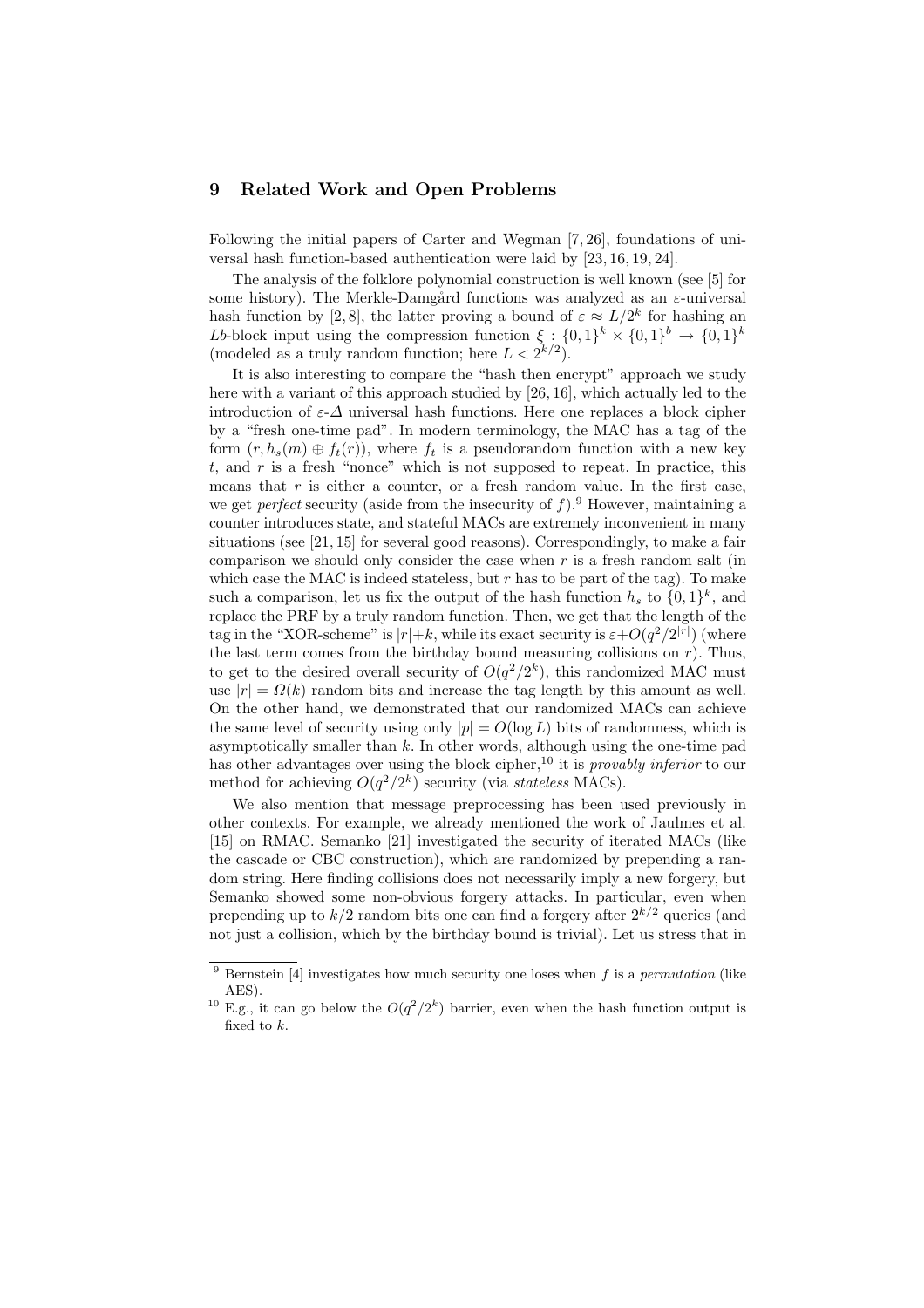our case, the length of random salt is small enough so that the above distinction between collisions and forgeries does not play any significant role.

Bellare et al. [2] also used randomness to improve the security of the cascade construction for a (stronger than ours) task of domain extension of a pseudorandom function (in which case there is no need to add the encryption step at the end). In particular, the message preprocessing used there is different from ours (prepend instead of append), and the exact security is weaker as well. The same paper also considers changing the cascade construction by appending a fixed but random secret string  $t$  to each message (instead of choosing a fresh public t per each message). However, this is done for a different purpose of achieving "prefix-freeness" of messages.

Recently, Halevi and Krawczyk [9] also proposed to use randomized message preprocessing in the design of signature schemes. Their goal is to lower the computational assumptions on the hash function used in signature schemes. In particular, they show that randomized versions of some signature schemes based on hash functions only require second-preimage resistance while the original scheme needed (the stronger) collision resistance. This works continues and optimizes the more general direction of replacing a fixed collision-resistant hash function in the "hash then sign" paradigm by a universal one-way hash function [13] chosen at random for each new message signed (and appended to the message before signing). Notice, while the main goal of [9] is to reduce the needed computational assumption on the hash function (and not the length of the salt or the actual exact security), our setting is information-theoretic with the primary goal of improving the exact security while simultaneously minimizing the salt length.

AMORTIZED COLLISION PROBABILITY. Another possibility to get better bounds on the exact security of the "hash then encrypt" paradigm is to consider "amortized" collision probability. For any q messages  $x_1, \ldots, x_q$  and a  $\varepsilon$ -universal hashfunction, the probability that  $h(x_i) = h(x_j)$  for any  $i \neq j$  is in  $O(\varepsilon q^2)$ . This function, the probability that  $h(x_i) = h(x_j)$  for any  $i \neq j$  is in  $O(\varepsilon q^2)$ . This  $O(\varepsilon q^2)$  bound is proven by applying the union bound to all  $\binom{q}{2}$  pairs of authenticated messages, which introduces some slackness: even if there are some pairs of messages with collision probability  $\varepsilon$ , it is not clear whether there exist  $q \gg 2$ messages where each (or most) pairs collide with probability  $\Omega(\varepsilon)$ , and, moreover, the collision probabilities for distinct pairs are sufficiently independent.<sup>11</sup> Thus, it is possible that the actual collision probability is much less than  $O(\varepsilon q^2)$ . We know of one example where this has been proven to be the case, namely the CBC-function (based on uniformly random permutations). This function is  $\varepsilon$ universal with  $\varepsilon = \Theta(L^{1/\ln \ln L})$  [3], but using the amortized approach described above (assuming  $q \ge L^2$  and  $L \le 2^{k/8}$ ) one can prove [18] an optimal  $O(q^2/2^k)$ security bound, despite  $\varepsilon = \omega(1/2^k)$ .

Of course, this raises the question if the other constructions we consider also already achieve  $O(q^2/2^k)$  security (for a non-trivial range of parameters)

 $11$  To see why those probabilities must be independent, consider an h where either all or none of the messages collide, then the collision probability for all  $q$  messages is only  $O(\varepsilon)$  and not  $O(\varepsilon q^2)$ .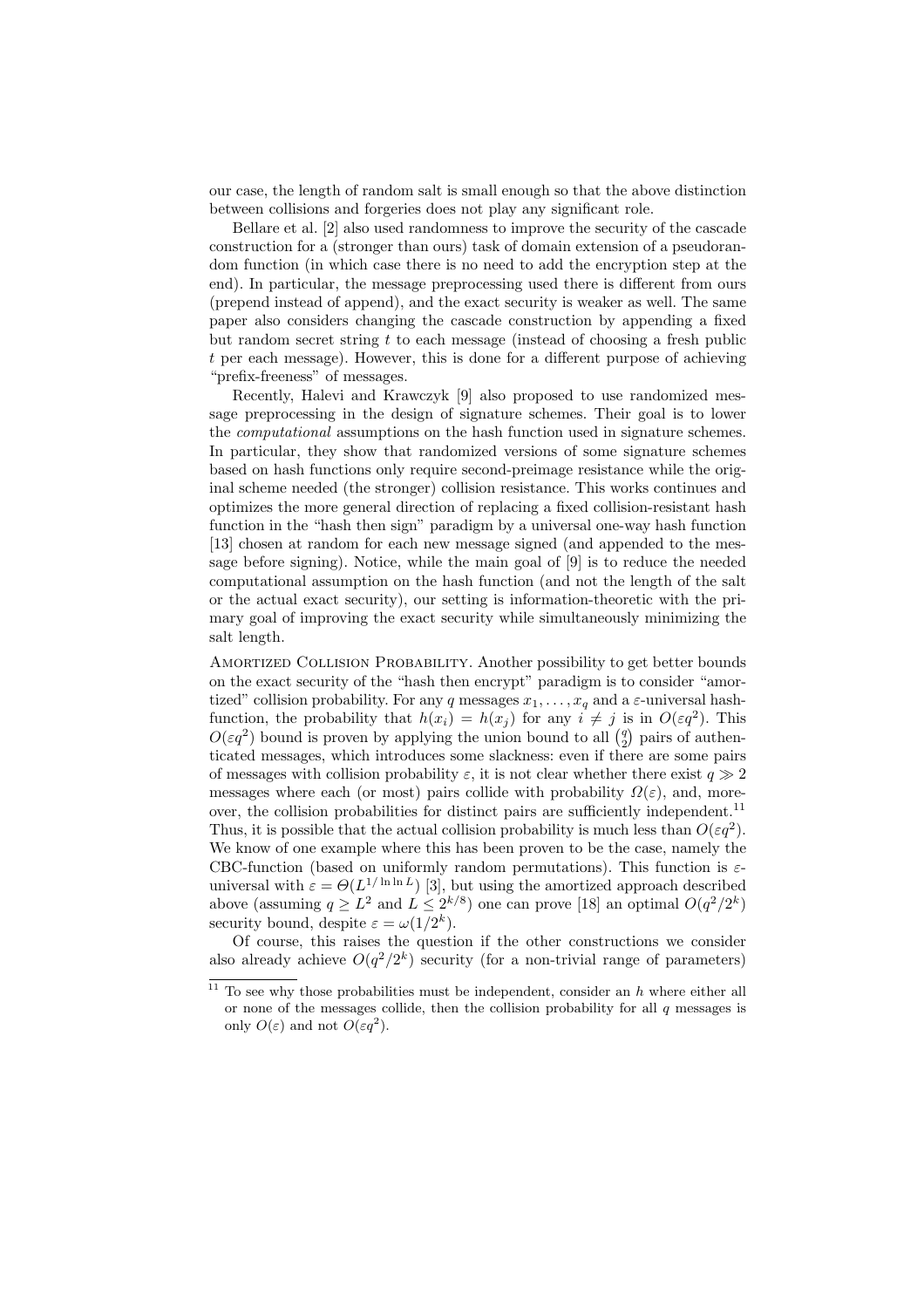without randomization. As to the cascade construction, this is easily seen not to be the case, as there are q messages of length  $L$  where the collision probability is  $\Theta(Lq^2/2^k)$ . As to the polynomial construction, we do not know the answer, but conjecture that one cannot achieve the optimal security  $O(q^2/2^k)$  (as we do with randomization).

## References

- 1. Mihir Bellare, Ran Canetti, and Hugo Krawczyk. Keying hash functions for message authentication. In CRYPTO, pp. 1–15, 1996.
- 2. Mihir Bellare, Ran Canetti, and Hugo Krawczyk. Pseudorandom functions revisited: The cascade construction and its concrete security. In FOCS, pp. 514–523, 1996.
- 3. Mihir Bellare, Krzysztof Pietrzak, and Phillip Rogaway. Improved Security Analyses for CBC MACs. In Advances in Cryptology — CRYPTO '05, August 2005.
- 4. Daniel J. Bernstein, Stronger Security Bounds for Wegman-Carter-Shoup Authenticators. In  $EUROCRYPT$ , pp. 164–180, 2005.
- 5. Daniel J. Bernstein, The Poly1305-AES Message-Authentication Code. In FSE, pp. 32–49, 2005.
- 6. Antoon Bosselaers and Bart Preneel, editors. Integrity Primitives for Secure Information Systems, Final Report of RACE Integrity Primitives Evaluation RIPE-RACE 1040, volume 1007 of Lecture Notes in Computer Science. Springer, 1995.
- 7. Larry Carter and Mark N. Wegman. Universal classes of hash functions. Journal of Computer and System Sciences (JCSS), 18:143–154, 1979.
- 8. Yevgeniy Dodis, Rosario Gennaro, Johan Håstad, Hugo Krawczyk, and Tal Rabin. Randomness Extraction and Key Derivation Using the CBC, Cascade and HMAC Modes. In CRYPTO, pages 494–510, 2004.
- 9. Shai Halevi and Hugo Krawczyk. Strengthening digital signatures via randomized hashing. In CRYPTO, 2006.
- 10. G. Hardy and E. Wright. An Introduction to the Theory of Numbers. Oxford University Press, 1980.
- 11. Tzvika Hartman and Ran Raz. On the distribution of the number of roots of polynomials and explicit weak designs. Random Struct. Algorithms, 23(3):235– 263, 2003.
- 12. Wassily Hoeffding. Probability inequalities for sums of bounded random variables. J. Amer. Statist. Assoc., vol. 58:13–30, 1963.
- 13. Moni Naor and Moti Yung. Universal one-way hash functions and their cryptographic applications. In STOC, pages 33–43, 1989.
- 14. Svante Janson, Tomasz Luczak, and Andrzej Rucinski. Random Graphs. Wiley, 2000.
- 15. Éliane Jaulmes and Antoine Joux and Frédéric Valette, On the Security of Randomized CBC-MAC Beyond the Birthday Paradox Limit: A New Construction. In FSE, pp. 237–251, 2002.
- 16. Hugo Krawczyk. LFSR-Based Hashing and Authentication. In CRYPTO, pp. 129–139, 1994.
- 17. Erez Petrank and Charles Rackoff. CBC MAC for real-time data sources. Journal of Cryptology, pages 315–338, 2000.
- 18. Krzysztof Pietrzak. A tight bound for EMAC. In ICALP (2), pages 168–179, 2006.